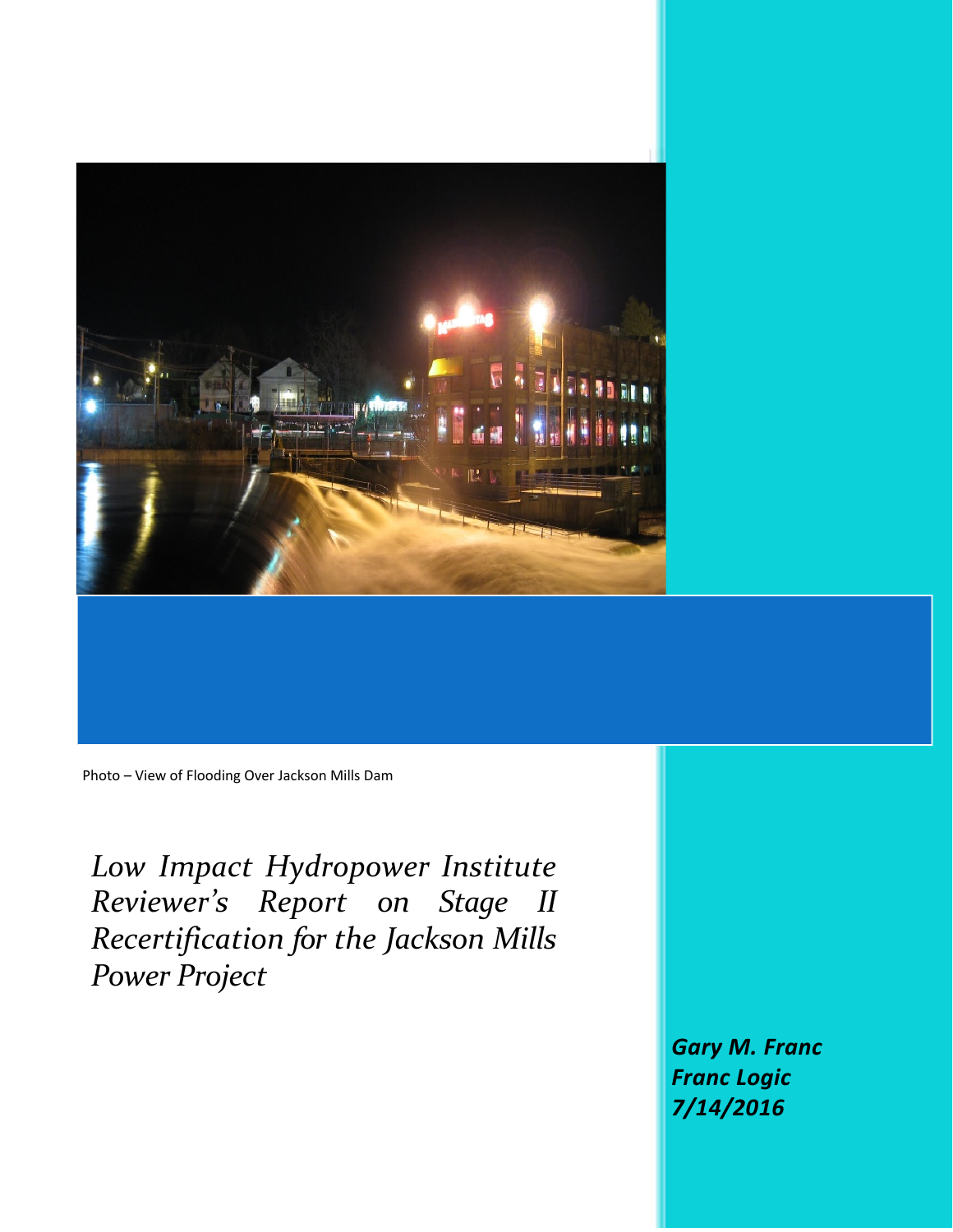### **Table of Contents**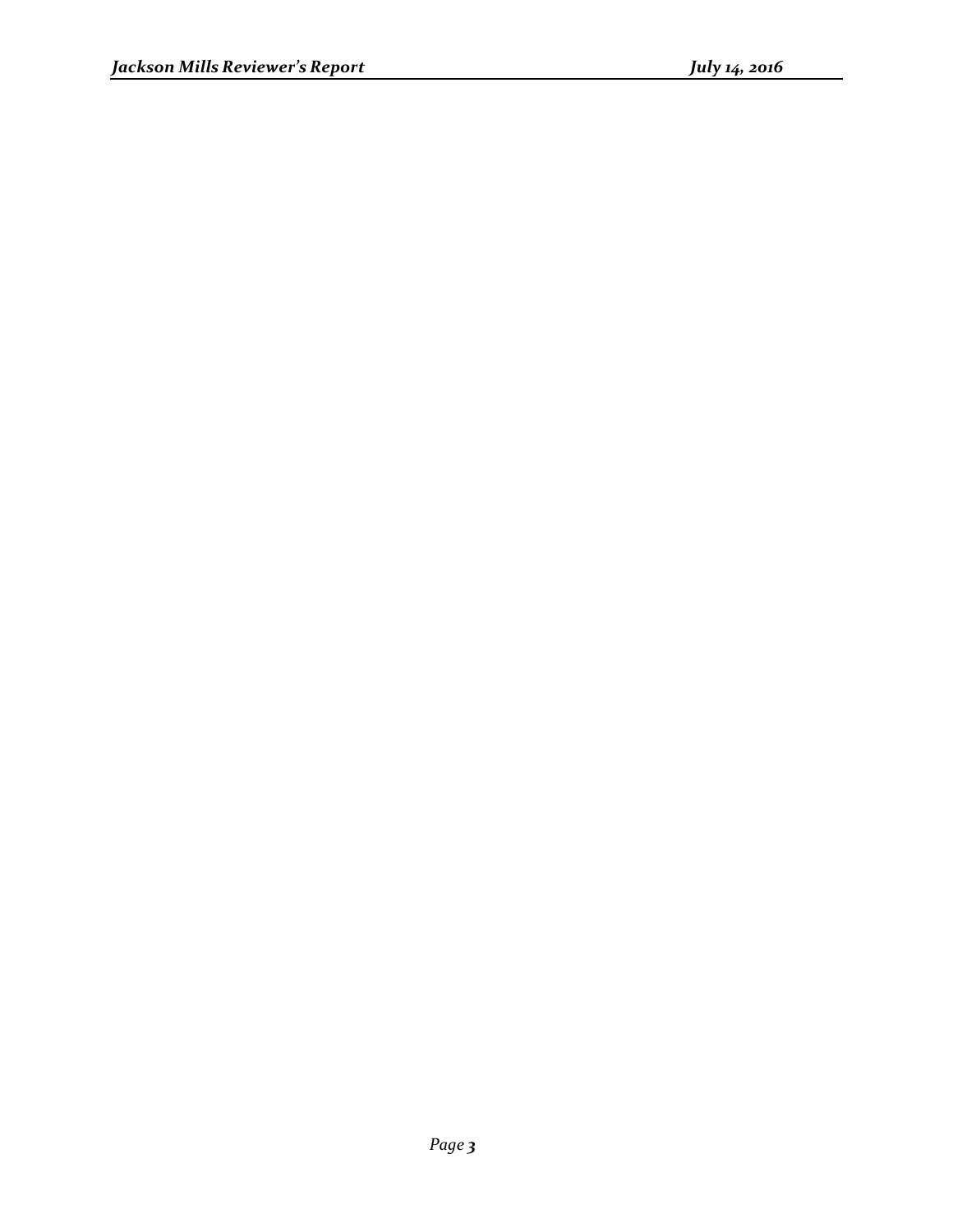# **LOW IMPACT HYDROPOWER INSTITUTE REVIEW OF APPLICATION FOR STAGE II RECERTIFICATION OF THE JACKSON MILLS PROJECT**

*Prepared by: Gary M. Franc* July 14, 2016

# <span id="page-3-0"></span>**1. INTRODUCTION**

This report summarizes a Stage II review by the Low Impact Hydropower Institute (LIHI) for the Jackson Mills Hydroelectric Project (JMHP, or Project), LIHI Certification No. 54. A Stage II review follows the same process as an original certification application, culminating with a reviewer's report and decision making involving the LIHI Governing Board.

The owner of the Project is the City of Nashua, New Hampshire (City or Owner).<sup>[1](#page-3-1)</sup> The LIHI application for recertification was submitted in October 28, 2015 by Essex Power Services, Inc. (EPS), a power consultant and construction company representing the City in this endeavor. EPS's contact is Mr. Andrew Locke.<sup>[2](#page-3-2)</sup>

In March of 2016, I reviewed this submitted application for recertification and determined that a Stage II review was required since material changes had occurred at the facility during the prior certification period. These changes included a new pneumatic flashboard crest gate system and new fish pas[sa](#page-3-3)ge concerns that had not been completely resolved with the [U](#page-3-4).S. Fish and Wildlife Service (USFWS) $^3$  as documented in a FERC letter to the city on February 18, 20164.

On March 28, 2016, LIHI notified the City and EPS that a Stage II review was required for certification and that additional information and funding was needed to complete this review. On May 23, 2016, LIHI received payment for the Stage II review along with the requested documentation from EPS.

<span id="page-3-2"></span><span id="page-3-1"></span><sup>&</sup>lt;sup>1</sup> Project Owner - Sarah Marchant, City of Nashua, P0 Box 2019, Nashua, NH 03061 – (603-589-3095), [marchants@nashuanh.gov.](mailto:marchants@nashuanh.gov)  $^2$  LIHI coordinator – Andrew Locke, Treasurer, Essex Power Services, Inc., 55 Union St., 4th Floor, Boston, MA 02108 - (617-367-0032), alocke@essexhydro.com.

<span id="page-3-3"></span> $\frac{3}{3}$ This FERC submittal contains a June 5, 2015 USFWS report documenting a May 19, 2015 inspection of the fish passage facilities at the Project along with recommendations for new operation and physical repairs to the facilities <http://elibrary.ferc.gov/idmws/common/OpenNat.asp?fileID=13968760>

<span id="page-3-4"></span><sup>4</sup> A FERC response to the City pertaining to USFWS issues - <http://elibrary.ferc.gov/idmws/common/OpenNat.asp?fileID=14148841>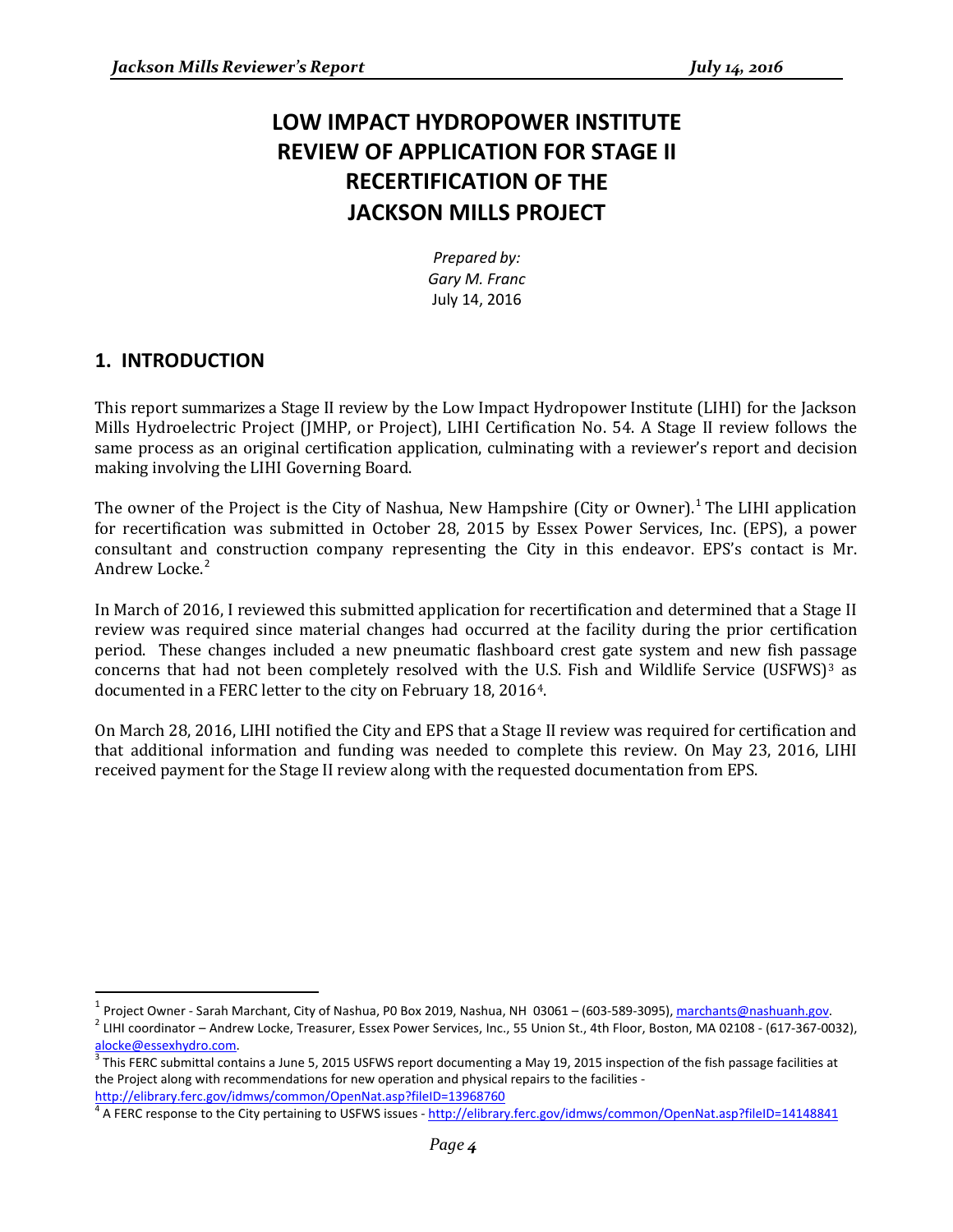# <span id="page-4-0"></span>**2. BACKGROUND**

On February 16, 1981, the City received a FERC license for a project involving the construction of a new powerhouse on the right bank of the Nashua River in Nashua, New Hampshire (See Figure 1) at the base of the Jackson Mills dam. On May 21, 1981, the City's April 22, 1980 request to construct a powerhouse and temporary cofferdam was approved by the State of New Hampshire Water Supply and Pollution Control Commission (NHWSPCC) and the project was issued a 401 water quality certificate (WQC).

On February 16, 1983, the City selected Essex Development Associates, Inc. (EDA) as the developer of the Project. EDA concluded that the most cost-effective development would be on the left bank of the Nashua River which differed from the right bank development originally licensed. EDA filed a Notice of Exemption for the Project with FERC on September 18, 1983. In 1984, EDA formed Nashua Hydro Associates (NHA), a New Hampshire Limited Partnership to develop the Project. EDA signed a 30-year variable rent lease with the City of Nashua on July 18, 1984, which expired in December 2014.

An order by the Federal Energy Regulatory Commission (FERC), granting the Project (P-7590) exemption from licensing was issued on



April 24, 1984<sup>[5](#page-4-2)</sup>. On May 21, 2014<sup>[6](#page-4-3)</sup>, FERC issued an Order Modifying and Approving an Operations Plan for the Project.

# <span id="page-4-1"></span>**3. PROJECT LOCATION**

The Nashua River basin has a total drainage area of 529 square miles, with 88 square miles being in New Hampshire, and 441 square miles in Massachusetts. From the central valley of the main stem of the Nashua River to the limits of the watershed, the landscape is broad, forested, and rural, with small towns and cities scattered throughout. The bedrock of the Nashua River watershed is mostly granite and is covered with a mantle of soils, sand, gravel, and rock.

The Nashua River flows easterly into the Merrimack River. The Merrimack River continues to flow in a southeasterly direction approximately 15 river miles (RMs) through Lowell, Massachusetts, then turns in a northeasterly direction flowing another 12 RMs through North Andover, Massachusetts and eventually empting into the Atlantic Ocean near Newburyport, Massachusetts some 50 RMs from its confluence with the Nashua River.

<span id="page-4-3"></span><span id="page-4-2"></span><sup>&</sup>lt;sup>5</sup> License exemption - <http://elibrary.ferc.gov/idmws/common/OpenNat.asp?fileID=12757760><br><sup>6</sup> Amended license exemption - <http://elibrary.ferc.gov/idmws/common/OpenNat.asp?fileID=13552104>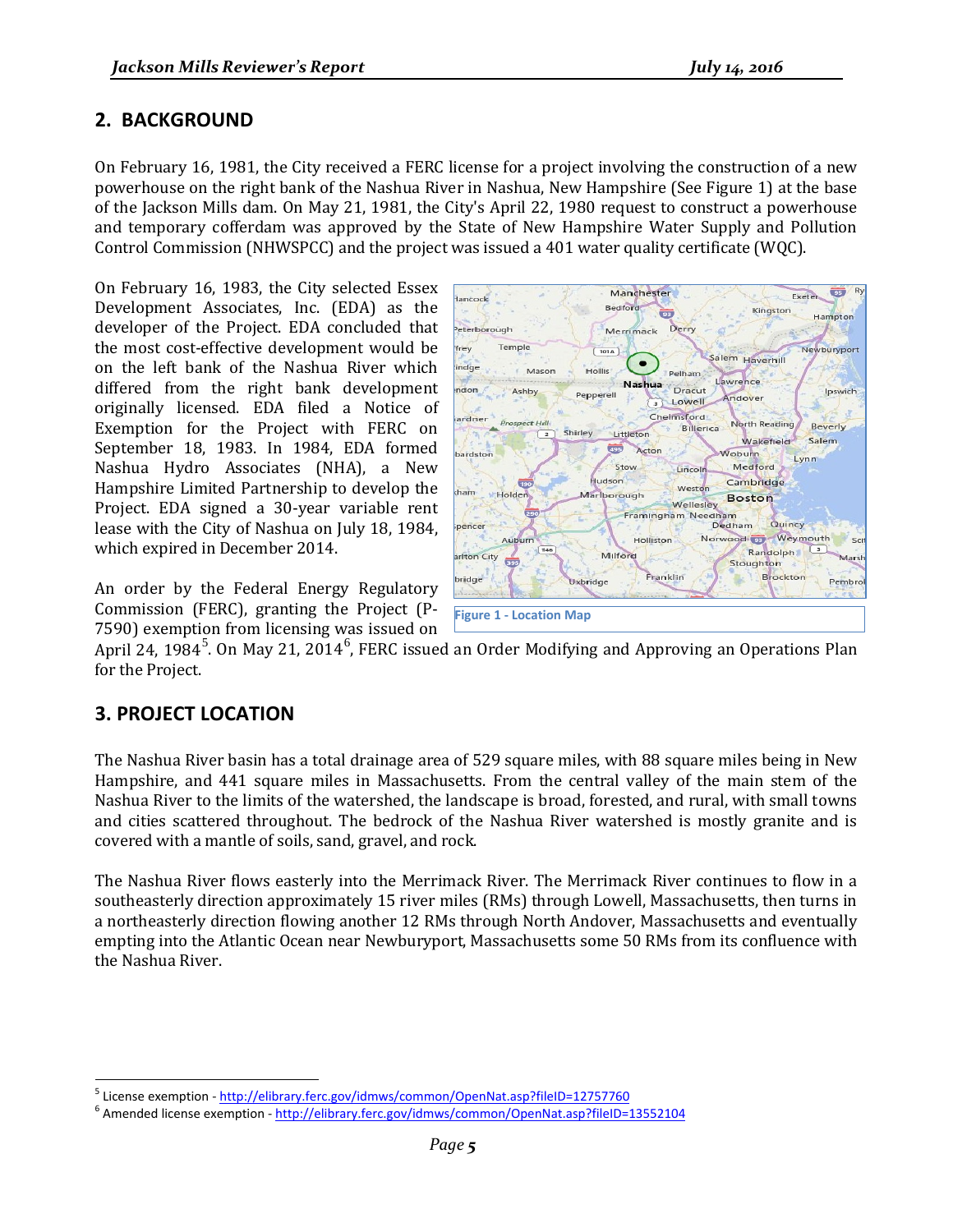Construction of the Jackson Mills Dam was completed in 1920 (See Figure 2). The dam is comprised of a gravity-type stone masonry spillway, with a concrete cap and a concrete extension and concrete-faced stone gravity-type abutments. The height of the dam is 33 feet and the length is 178 feet. In January of 2014, NHA completed the installation of a pneumatic flashboard system to help in the passing of flood flows.

NHA constructed the Project powerhouse on the left bank of the Nashua River in downtown Nashua, New Hampshire about 1.25 RMs above the confluence with the Merrimack River near the base of the Jackson Mills Dam. The dam is approximately 700 feet downstream from the crossing of Main Street over the Nashua River. The Jackson Mills Dam, with latitude and longitude of 42.763993 N, 71.463412 W forms the headworks for the Project and drains an area of 414 square miles (SQMI).



**Figure 2 - Jackson Mills Dam**

The watershed area formed by the dam impounds approximately 40 acres with a gross reservoir volume of 450 acre-feet. The area surrounding the impoundment is urban in character and highly developed with privately owned mill buildings, shopping malls and homes.

The area in the vicinity of the dam is urban in character and typical of an old New England manufacturing city. A former powerhouse on the north bank houses a restaurant, which contains some of the features of the old facility.

The new powerhouse is constructed adjacent to the old powerhouse with its turbine inlet located beneath the restaurant. The land use along the north side of the river to the east of the restaurant is predominantly industrial and to the west is commercial. On the south side of the river the land usage to the east of the library is predominantly urban residential with commercial uses lying to the west. Along both banks above and below the dam the vegetation consists of planted ornamentals and those types typical of disturbed ground.

A semi-Kaplan Turbelec turbine is installed in the powerhouse. The generating unit consists of one single-regulated propeller-type turbine. The installed capacity of the unit is 1.1 MW. The facility is operated as a fully automated run of river (ROR) project. The project is required to release a minimum flow of 207 cubic feet per second (cfs) or inflow whenever inflow is less than 207-cfs. The Project produces about 4.4 gigawatt-hour (GWH) of energy annually, operating at a plant factor of 45.7%

One additional hydro project operates on the Nashua River upstream of the Project. The Mines Falls Project (P-3442) is owned and operated by Eagle Creek Renewable Energy (ECRE).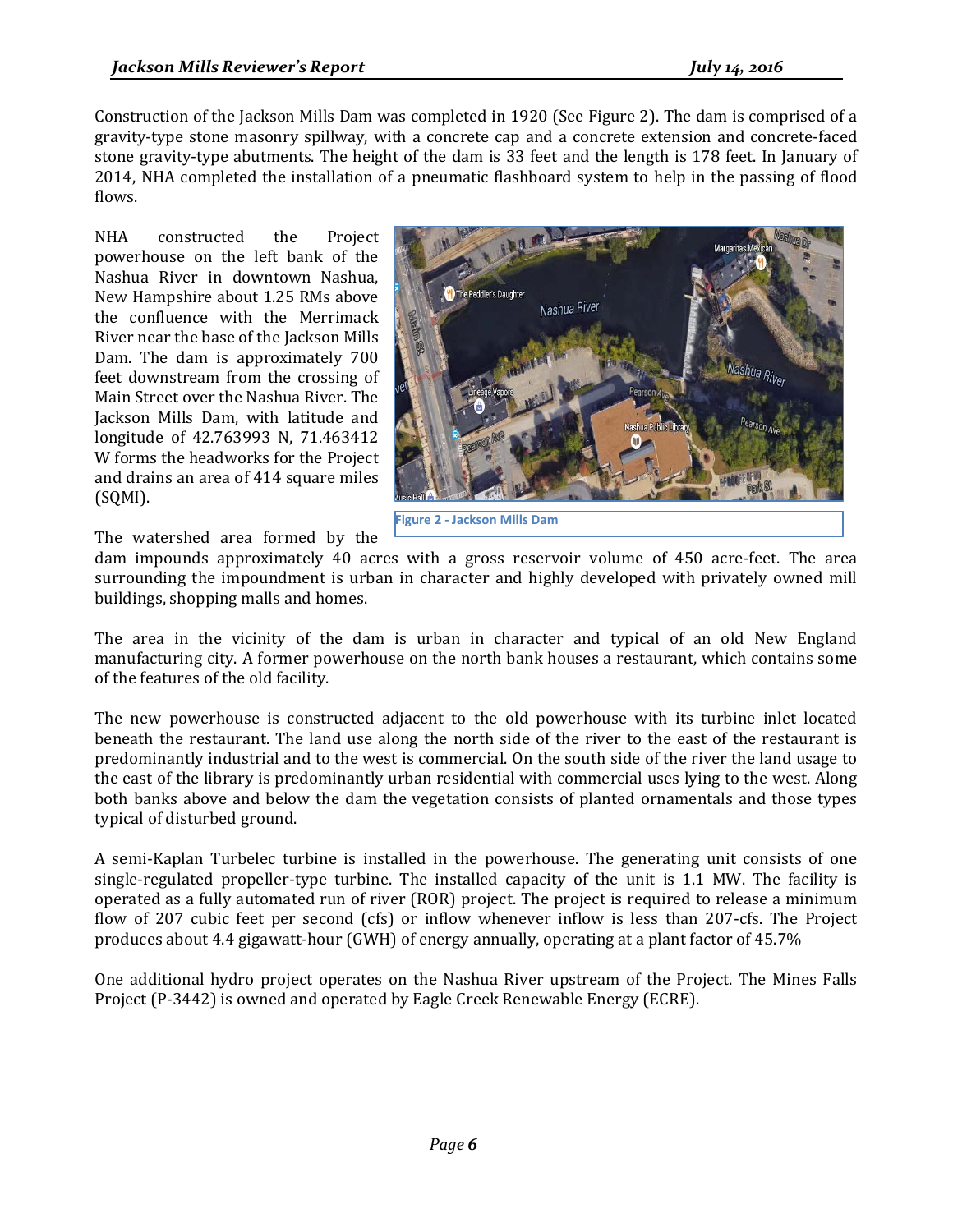# <span id="page-6-0"></span>**3. PROJECT DESCRIPTION**

#### <span id="page-6-1"></span>*3.1 Major Project Works*

Prior to January of 2014, the project consisted of:

- a 33-foot-high, 178-foot-long stone-masonry gravity dam with a crest elevation of 115.6-feet and one-foot-high wooden flashboards along 38 feet of the dam's overflow spillway;
- a 40-acre reservoir with no usable storage capacity;
- a powerhouse containing a single 1 MW turbine-generator unit, and;
- a fishway located adjacent to the dam consisting of a downstream fish bypass and upstream fish ladder.



**Figure 3 - Pneumatic Crest Gates – Looking Upstream**

Beginning in January of 2014, a pneumatic crest gate system (NCGS) was integrated into the 178-footlong spillway section of the Jackson Mills Dam, to alleviate upstream flooding (See Figure 3).

The construction required reducing 140-feet of the Jackson Mills Dam's elevation by six feet, and replacing this section of the spillway with 7 twenty-foot-long by six-foot-high crest gates hinged together to operate as one 140-foot-long gate. Each crest gate is comprised of a steel panel supported on the downstream side by tubular, air-filled, rubber bladders. Restraining straps attached to each gate panel prevent the panel from being raised above the six foot effective height above the newly lowered dam crest. The NCGS activates automatically during times of high water, when river inflows exceed 7,500-cfs.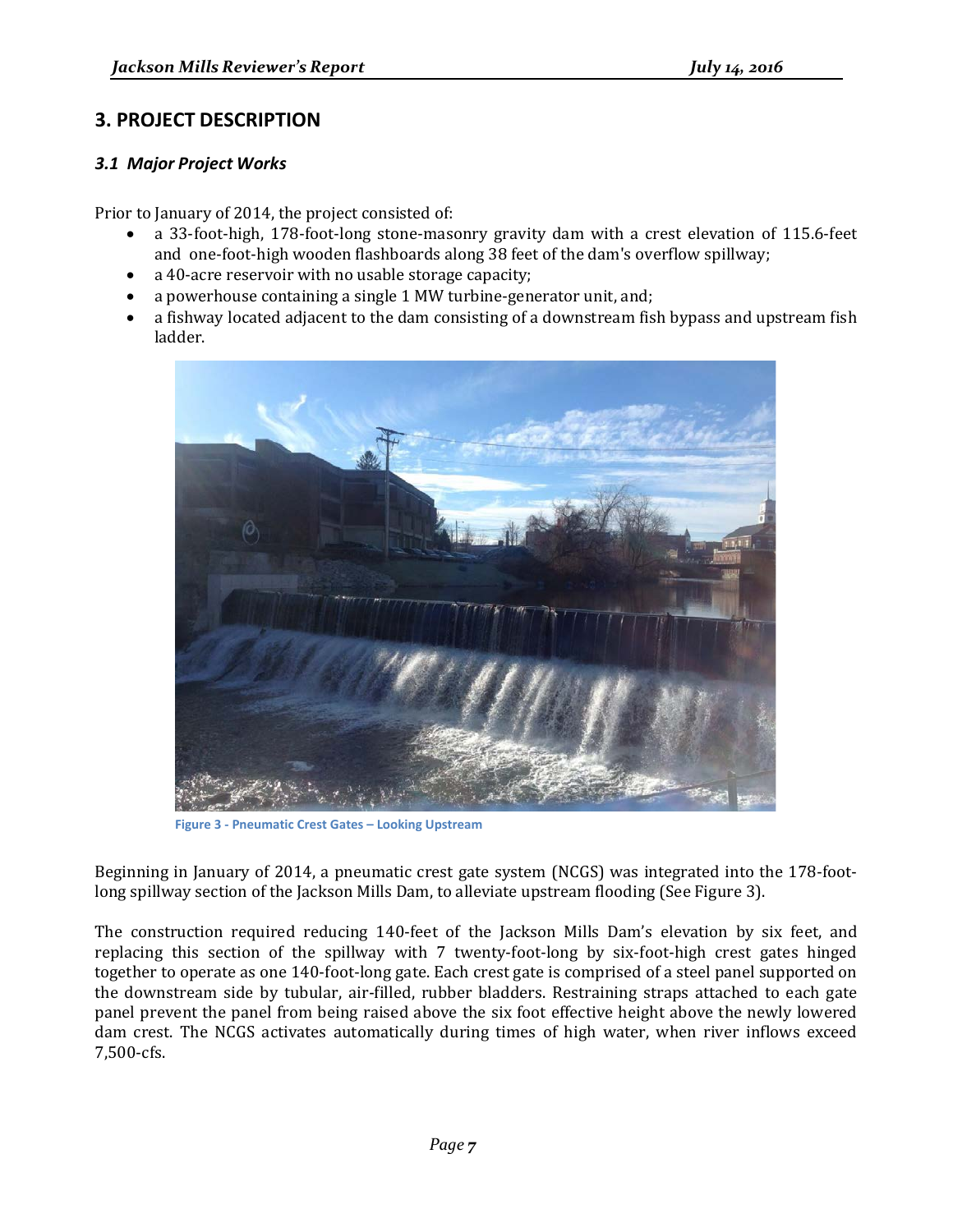

**Figure 4 - 38 Foot Section of Spillway Above Upstream Fish Passage**

Also, the 38-foot-long section of temporary 1-foot-high flashboards located near the fishway is no longer used. The height of this section of the spillway remains unchanged (See Figure 4).

#### <span id="page-7-0"></span>*3.2 Mode of Operation*

The project is operated as a ROR facility. The project is required to discharge an instantaneous flow of 207-cfs or inflow whichever is less.

As of May 21, 2014, the Project must operate in accordance with an Operations Plan (OP). The OP requires the project to continue to operate in a run-of-river mode such that it maintains the normal water surface elevation of 116.1-feet National Geodetic Vertical Datum (NGVD) at the top of the spillway portion of the dam for flows up through the maximum turbine flow of approximately 800-cfs.

The Project passes river inflows in excess of 800-cfs over the spillway portion of the dam which includes a NCGS with a crest elevation of 116.1-feet NGVD. The gate operates as a single unit and a programmable logic controller (PLC) controls the lowering and rising of the gate. The PLC control can be overridden using manual control. The OP discusses the operations of the pneumatic crest gate system for varying flow and drawdown conditions, and describes procedures for refilling the reservoir.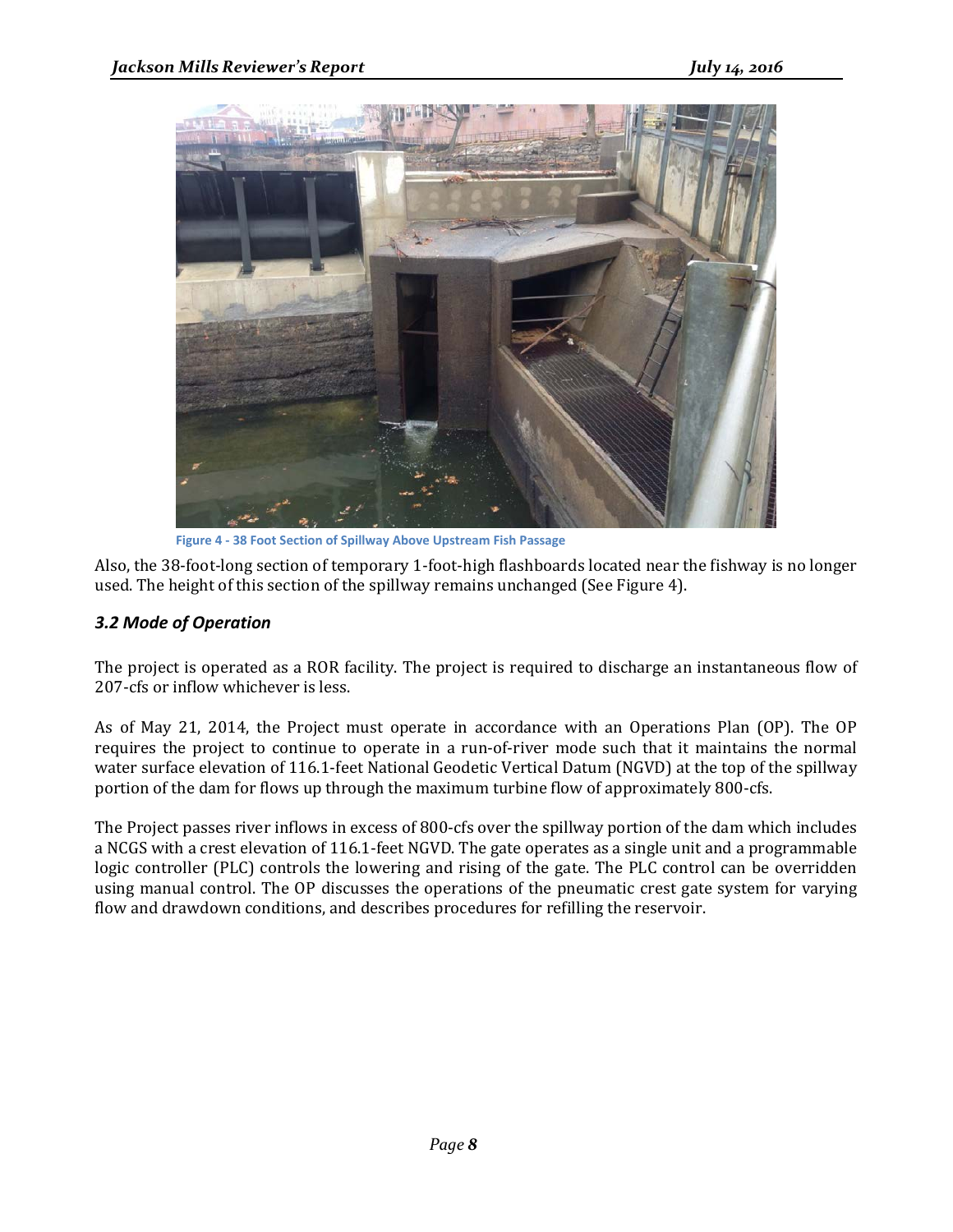## <span id="page-8-0"></span>**4. REGULATORY STATUS**

#### <span id="page-8-1"></span>*4.1 Summary of Project Licensing and Agency Consultation Process*

As previously stated, FERC granted the Project (P-7590) exemption from licensing on April 24, 1984. On September 20, 2012<sup>[7](#page-8-3)</sup>, NHA filed an application for an amendment of the exemption to allow the installation of a 6-foot high pneumatic crest gate along 140 feet of the spillway at the Jackson Mills Dam. By letter filed December 21, 2012<sup>[8](#page-8-4)</sup>, the New Hampshire Department of Environmental Services (NHDES) stated it would not be amending the existing WQC issued in 1983 as part of this exemption amendment.

On January 11, 2013<sup>[9](#page-8-5)</sup>, the FERC issued an Order Amending Exemption. As part of this order, Article 31 required the NHA to submit an OP for FERC approval by December 31, 2013. The OP was required to contain documentation of consultation with NHDES, copies of the consulted entities' comments and recommendations on the completed plan, and descriptions of how the comments are accommodated by the plan.

On November 7, 2013, NHA filed a request for a time extension until March 31, 2014 in order to file the new OP and on April 3, 2014<sup>10</sup>, NHA submitted the OP. FERC accepted NHA's April 3, 2014 filing of the OP and issued an Order Modifying and Approving Operations Plan of the Project on May 21, 2014.

On January 16,  $2015<sup>11</sup>$  $2015<sup>11</sup>$  $2015<sup>11</sup>$ , the FERC was notified that effective December 21, 2014, the FERC exemption from licensing for the Jackson Mills Project was transferred from NHA to the City of Nashua, New Hampshire.

#### <span id="page-8-2"></span>*4.2 Compliance Issues*

LIHI certification for the Jackson Mills Hydroelectric Project – LIHI Certification No. 54 was granted for a 5-year term beginning on January 31, 2010 and ending on January 30, 2015. On Ap[ril](#page-8-9) 13, 2015[12,](#page-8-8) LIHI extended the Project's certification to July 30, 2015 and subsequently on July 9, 2015<sup>13</sup> granted another extension until December 31, 2015 to allow for public comment and review.

Throughout this period, there have been no major compliance issues and only a few "extension of time" requests by the Project owner.

<span id="page-8-4"></span><span id="page-8-3"></span>

<sup>7</sup> <http://elibrary.ferc.gov/idmws/common/OpenNat.asp?fileID=13067786><br><sup>8</sup> <http://elibrary.ferc.gov/idmws/common/OpenNat.asp?fileID=13139682><br><sup>9</sup> http://elibrary.ferc.gov/idmws/common/OpenNat.asp?fileID=13152451

<span id="page-8-5"></span>

<span id="page-8-7"></span>

<span id="page-8-6"></span><sup>&</sup>lt;sup>10</sup><br><http://elibrary.ferc.gov/idmws/common/OpenNat.asp?fileID=13503499><br><sup>11</sup> <http://elibrary.ferc.gov/idmws/common/OpenNat.asp?fileID=13749131><br><sup>12</sup> http://lowimpacthydro.org/wp-content/uploads/2010/07/ExtensionLetter\_Recert

<span id="page-8-9"></span><span id="page-8-8"></span>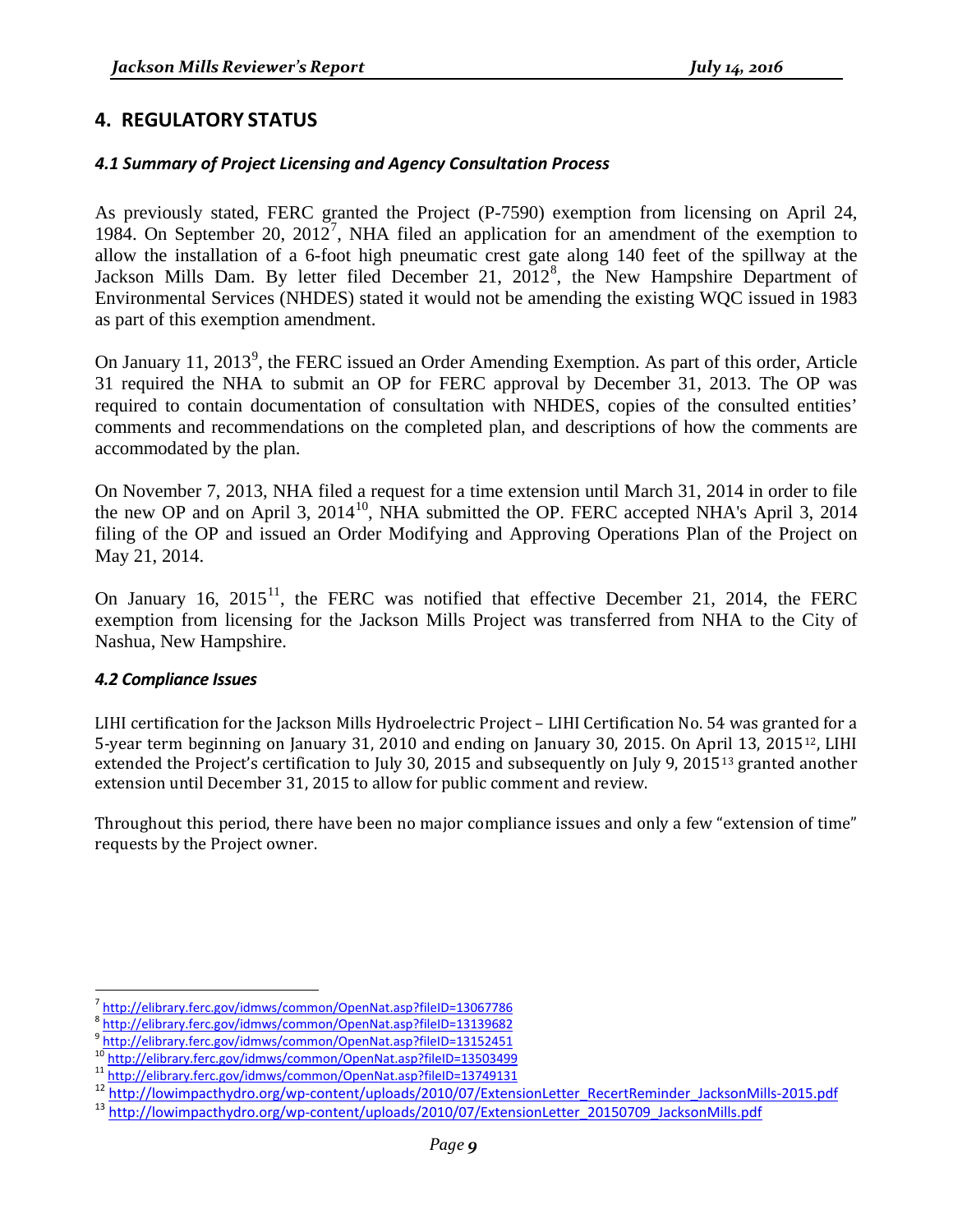## <span id="page-9-0"></span>**5. PUBLIC COMMENTS RECEIVED**

LIHI received an application for recertification for the Project on October 28, 2015. LIHI notified and requested public comment on the application for LIHI certification on October 30, 2015. Public comments needed to be received on or before 5 pm Eastern time on December 30, 2015 to be considered.

On December 30, 2015[14,](#page-9-1) the US Fish and Wildlife Service (USFWS) provide comments. In their letter, the agency stated, *"… the Service supports re-certification if certain fish passage measures are implemented …"*

Details of these fish passage measures are discussed in detail in section Criterion C – Fish Passage and [Protection.](#page-11-1)

The lists of resource agency contacts contained within the LIHI certification application that have been acknowledged to be knowledgeable on the operational issues with the Project are:

- John Warner, USFWS  $(603-223-2541 \times 15 \frac{John Warner@fws.gov}$  ),
- Ted Walsh, NHDES  $(603-271-2083 Ted.Walsh@des.nh.gov)$  $(603-271-2083 Ted.Walsh@des.nh.gov)$  $(603-271-2083 Ted.Walsh@des.nh.gov)$ .
- Sara Cairns, NH Department of Resources and Economic Development (603-271-2215 x 9302 [Cairns@dred.state.nh.us](mailto:Cairns@dred.state.nh.us) )

On January 7, 2016, this reviewer emailed these individuals the following:

*"I am the LIHI reviewer tasked with determining whether the Jackson Mills Project should be LIHI recertified. I would appreciate your perspective regarding the project's proposed operation with regard to satisfying its licensed environmental obligations and your views pertaining to the project being "low*  impact". Without your input my review can only be based on the documents received from the applicant *and a FERC docket review. Thank you for your time in this matter.* 

*Please refer to the LIHI website for more details on the Jackson Mills' application and LIHI low impact criteria. [http://lowimpacthydro.org/."](http://lowimpacthydro.org/)*

On January 7, 2016, I received an email from John Warner containing the previously mentioned USFWS's December 30, 2015 letter to LIHI as an attachment.

Also, on January 7, 2016, I received an email response from Ted Walsh with an attached letter dated October 7, 2015 to NHA pertaining to NHDES concerns. Mr. Walsh states that NHA, *"… has not submitted to NHDES all the information we have requested ..."* This letter is similar to and raises analogous environmental concerns as contained in October 5, 2015 and October 7, 2015 letters pertaining to the Lower and Upper Penacook Hydroelectric Projects, both of which I reviewed.

<span id="page-9-1"></span> <sup>14</sup> <http://elibrary.ferc.gov/idmws/common/OpenNat.asp?fileID=14094118:1>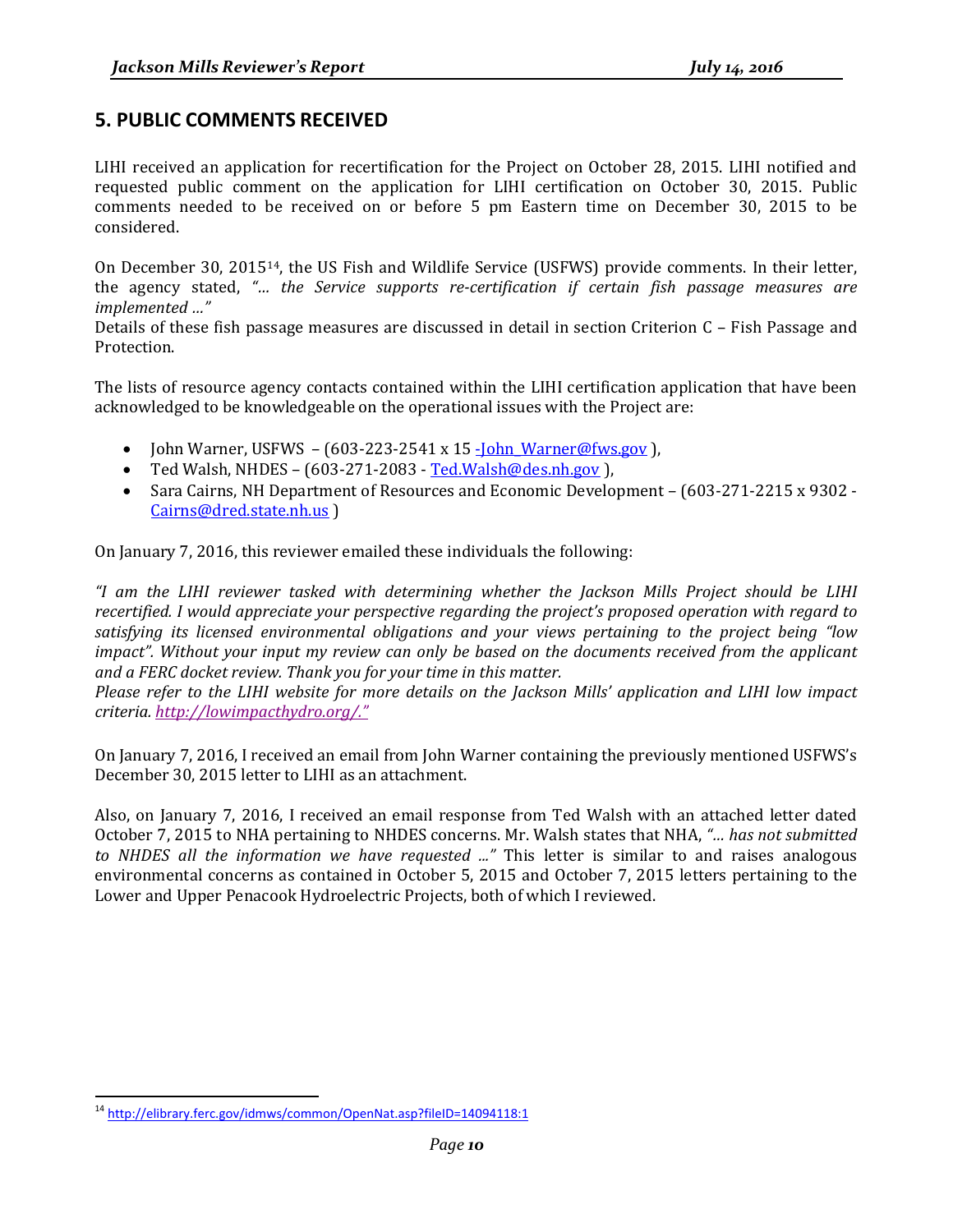# <span id="page-10-0"></span>**6. CONSISTENCY WITH LIHI CRITERIA AND ISSUES IDENTIFIED**

This section summarizes the record for Stage II recertification. A FERC e-library search was conducted to verify claims in the application. The docket search contains documents from as far back as 1983.

#### <span id="page-10-1"></span>*6.1 Summary of the Reviewer's Findings*

#### <span id="page-10-2"></span>**Criterion A – Flows**

Since receiving its license exemption in April of 1984, the project has operated as a ROR facility. The project has also been required to discharge an instantaneous flow of 207-cfs or inflow whichever is less.

As of May 21, 2014, the Project must operate in accordance with an OP. As part of this plan the Project must continue to operate as ROR and pass a minimum flow of 207-cfs or inflow whichever is less. The OP is also integrated with the use of the NCGS which became operational in January of 2014.

The NCGS gates operate as a single unit and a programmable logic controller (PLC) controls the lowering and rising of the gate using a compressor that regulates air pressure to the gate. The PLC receives water level elevation signals from a pressure transducer mounted on the upstream side of the gate. The PLC is programmed with a pulse pause timer to lower (open) or raise (close) the crest gate as a function of the sensed water level elevation. The set-point to lower the crest gate is 118.3-feet NGVD and 118.1-feet NGVD to raise the crest gate. The PLC control can be overridden using manual control.

The OP requires the Project to continue to operate in a ROR mode such that it maintains the normal water surface elevation of 116.1-feet NGVD at the top of the spillway portion of the dam for flows up through the maximum turbine flow of approximately 800-cfs. The Project passes river inflows in excess of 800-cfs over the spillway. The OP states that under normal flow conditions (800-cfs turbine flow plus less than 2.2 feet of water flowing over the spillway (elevation 118.3-feet NGVD)), the crest gate is maintained at its full raised position of 116.1-feet NGVD.

During high flow conditions, when the flow of water over the spillway equals or exceeds 2.2 feet (elevation 118.3-feet NGVD), the crest gate lowers at a rate that keeps the river level near elevation 118.3 NGVD until the crest gate is fully lowered. The gate begins to rise again when the water level reaches 118.1-feet NGVD.

In effect, this procedure attempts to maintain the pond within a 0.2 foot band as much as possible when flooding occurs. The procedure is also designed to minimize impacts on downstream and upstream fish passage since the crest gate operation maximizes the time that water levels are maintained above the bottom sill elevation of the fish passage (113.8-feet NGVD).

The OP is also integrated in accordance with its Emergency Action Plan (EAP) with regard to emergency drawdowns. An emergency drawdown begins at a lowering rate of 0.5 foot per hour using a combination of turbine flow and/or crest gate lowering. When the EAP notifications are complete and the operations staff on-site makes a further evaluation of site conditions, the lowering rate may be increased as needed as long as the Project is manned and a monitor is stationed approximately l/8th mile downstream of the near the railroad bridge crossing. The emergency drawdown may continue until it mitigates or corrects emergency conditions.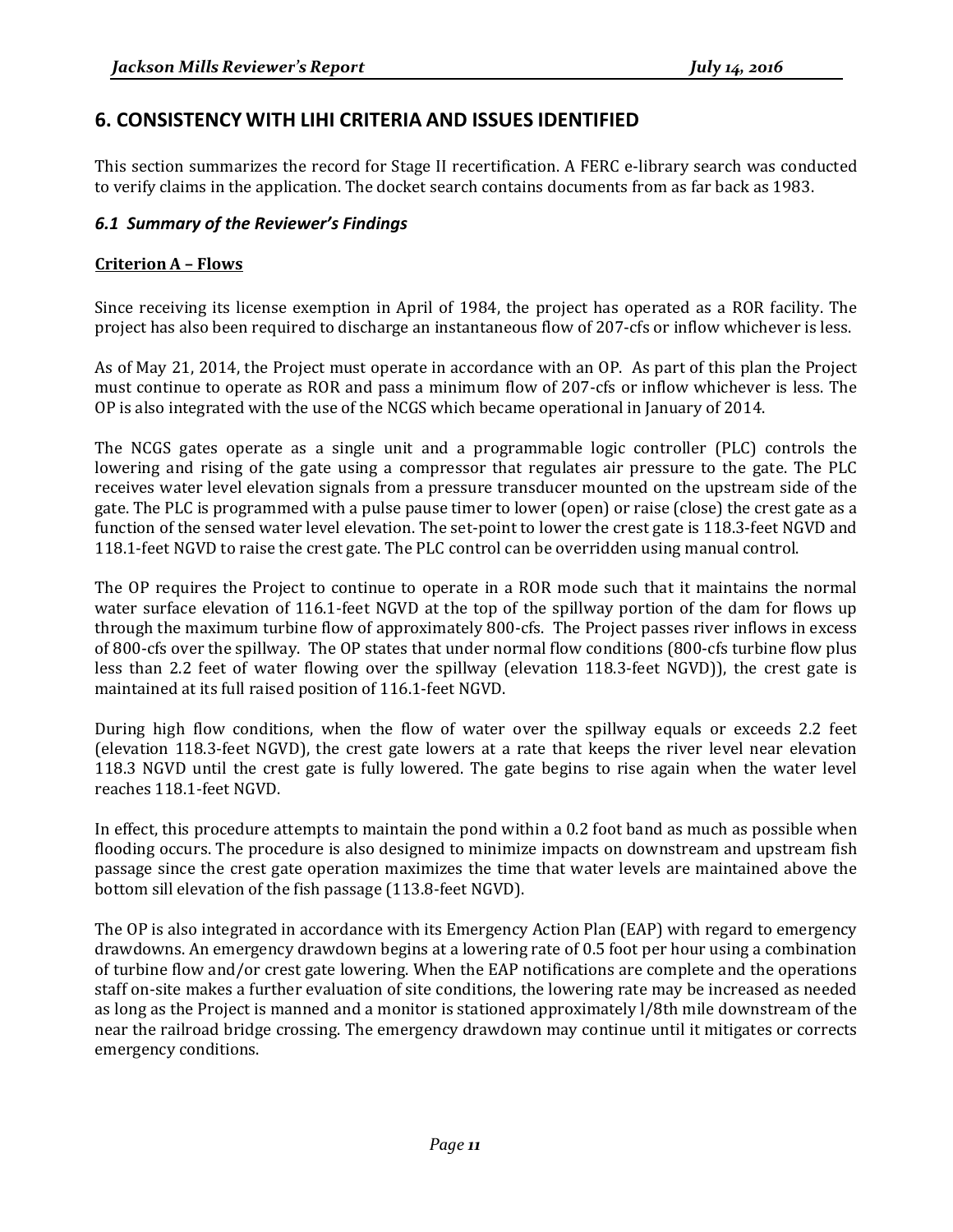The OP allows for consultation with Federal, state, and city agencies 30 days prior to any crest gate maintenance requiring a river drawdown. This scheduled maintenance is not allowed from April 15 through June 30 and October 1 through November 30. Scheduled maintenance typically occurs during low flow river conditions in August and September. When conducting scheduled drawdowns and refills, only turbine passage is used. When lowering the pond turbine flow will be limited to 75% of maximum hydraulic flow (600-cfs). When raising the pond, the turbine flow will be limited to a maximum hydraulic flow of 25% of maximum flow (200-cfs).

A review of the FERC docket indicates the Project has successfully provided required minimum flows. No notices of minimum flow violations have occurred. Also, since implementation of the OP no concerns have been raised by FERC or State environmental agencies concerning inadequate releases of minimum flows. Therefore, this LIHI criterion is satisfied.

#### <span id="page-11-0"></span>**Criterion B – Water Quality**

The entire Nashua River within New Hampshire has been assigned a water quality standard of Class C, Category 5 by the NHWSPCC. Category 5 waters are "Impaired or threatened for one or more designated uses by a pollutant(s), and the classification is based on a Total Maximum Daily Load (TMDL) determination. These conditions existed prior to development of the Project.

As part of the original WQC from the NHWSPCC, it was determined that the *"construction, operation and maintenance of the project would not cause a violation of any applicable water standards".* Since the WQC was issued in 1983, in 2010, the NHA consulted with Ted Walsh at the NHDES to revisit the water quality. NHA conducted a water quality monitoring program to confirm the minimal impact of the project on ambient water quality criteria, the impact of pond fluctuations on aquatic habitat, the maintenance of adequate minimum flows to protect downstream aquatic habitat and the existence of adequate upstream and downstream fish passage.

In the October 7, 2015 letter to NHA emailed to me on January 7, 2016, the NHDES requested an updated assessment to the 2010 water quality. As documented in the LIHI application, NHA states that, *"… water quality tests are currently being conducted. All results from this monitoring program will be forwarded to the LIHI and all relevant hydroelectric Federal and State agencies upon its completion …"* 

In the USFWS's December 30, 2015 letter to LIHI, the USFWS deferred to the NHDES regarding the Project's water quality compliance.

A review of the FERC docket indicates the Project has been operated in accordance with its water quality requirements. Given that LIHI remains informed regarding the ongoing water quality investigations and that these studies continue to indicate that operation and maintenance of the project is not a contributing cause to any violations of any applicable water standards, this LIHI criterion is satisfied.

#### <span id="page-11-1"></span>**Criterion C – Fish Passage and Protection**

Migratory fish pass the facility using upstream and downstream passage in accordance with the design criteria of the USFWS. As a condition of the 1984 FERC Exemption, the Project must comply with all terms and conditions that Federal and State fish and wildlife agencies have determined to be appropriate. Non-compliance can result in having the Project's license exemption revoked.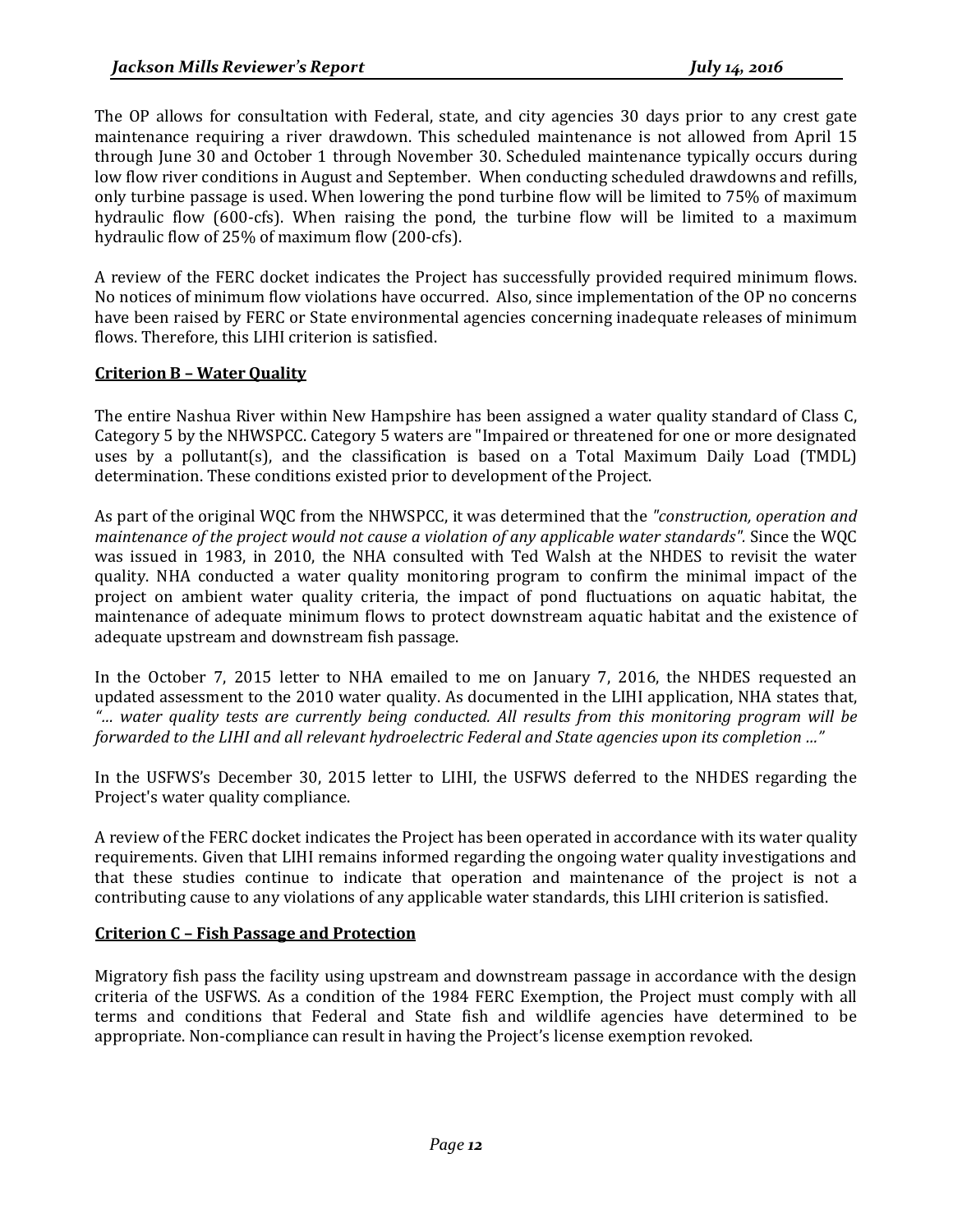As part of the Project's License Exemption application in September of 1983, NHA agreed to comply with recommendations from the National Oceanic and Atmospheric Administration (NOAA), the USFWS and the NHDFG resulting in the installation of fish passage facilities. A single Denil fishway with two entrances (tailrace and spillway) was constructed in 1984 at the site and has been operated annually since. Periodically during the exemption term, the USFWS has reviewed the fish passage facilities and recommended modifications both to fishway structures (weir boards) and operations (how each fishway entrance should be operated, flows through the ladder, etc.).

On September 19, 2007[15,](#page-12-0) FERC notified NHA concerning a letter received from the USFWS dated September 13, 2007, recommending operational changes regarding required fish passage. The USFWS requested that NHA release 3% of turbine capacity or roughly 25-cfs into the tailrace entrance of the fishway, provide supplemental attraction water discharge into the turn pool where the two ascending limbs of the ladder come together, and increase velocity at the spillway entrance gate to 4 to 6-cfs.

NHA acknowledged the USFWS request on September 26, 2007<sup>[16](#page-12-1)</sup> and on October 22, 2007<sup>[17](#page-12-2)</sup> responded to FERC. NHA stated they met with USFWS personnel on October 3, 2007 and discussed their concerns with the fish passage operation that had deviated somewhat from the USFWS's original design. The changes in the operating regime resulted from fish passage tests conducted with the NHDFG. However, the USFWS stated that the failure to communicate these modifications to USFWS was NHA's responsibility. A corrective action plan was agreed to such that going forward NHA will submit any future proposed modifications for prior approval to all appropriate State and Federal agencies.

NHA also agreed to permanently incorporate the release of the 25-cfs tailrace entrance flow and supplemental attraction flow into the turn pool as part as the upcoming 2008 upstream passage season. Regarding the recommended velocity increase at the spillway entrance, NHA began consultation with the USFWS to review the fishway baffle configuration. NHA notified FERC by phone on June 18, 2008, that the fish passage facility at the Project was operational as requested by the USFWS.

On August 8, 2008[18](#page-12-3), FERC notified NHA that their actions to agencies concerns were admirable and proactive and therefore no violation of the fish passage requirements was warranted. However, similar incidents of this type in the future may be considered a violation.

On August 26, 2015[19,](#page-12-4) the USFWS filed a letter with FERC containing fish passage recommendations based on a June 5, 2015 site inspection. The USFWS staff recommended:

- Operate the fish ladder 24 hours per day during the migration season rather than only from dawn to dusk;
- Divert spill from the top of the dam during high water events so that it does not damage the fish ladder;
- Meet with USFWS engineers to examine the condition of the ladder baffles, and;
- Address issues of plunging flow at the ladder entrances.

<span id="page-12-1"></span><span id="page-12-0"></span><sup>&</sup>lt;sup>15</sup> <http://elibrary.ferc.gov/idmws/common/OpenNat.asp?fileID=11463243><br>
<sup>16</sup> <http://elibrary.ferc.gov/idmws/common/OpenNat.asp?fileID=11482697><br>
<sup>17</sup> <http://elibrary.ferc.gov/idmws/common/OpenNat.asp?fileID=11502014><br>
<sup>18</sup>

<span id="page-12-2"></span>

<span id="page-12-3"></span>

<span id="page-12-4"></span>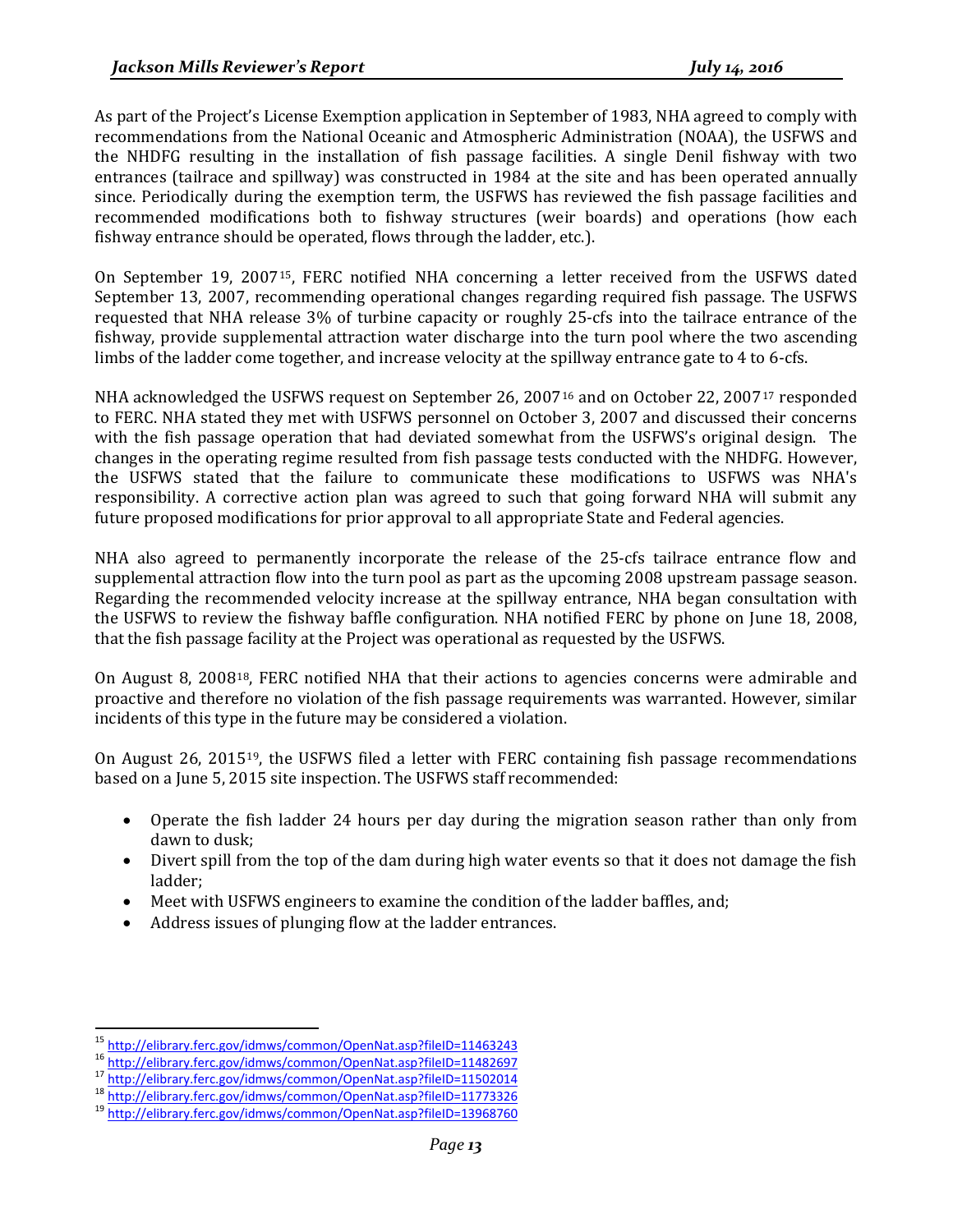

**Figure 5 - Fishway Damage Issues**

On December 22, 2015[20,](#page-13-0) the FERC request that the City file their response to the USFWS recommendations by January 22, 2016.

On December 30, 2015, the USFWS sent a letter to LIHI stating, *"… the Project has some fish passage measures in place and the licensee has generally operated those facilities and been responsive to comments and recommendations from the USFWS and the NHDFG since the issuance of the exemption from licensing …"* The USFWS also expressed general upstream and downstream fish passage concerns and recommended that LIHI require the project owner to implement the measures identified in their August 26, 2015 as conditions for LIHI certification.

A new concern rose pertaining to the American Eel. Due to increased concerns about the declines in the population of American eel, implementation of upstream and downstream passage measures for eels were now being recommended.

Eel passage measures have been or are in the process of being installed on hydro projects throughout the Merrimack River watershed and measures to pass eels safely and effectively past the Project are also needed as follows:

• For upstream eel passage, interim measures such as temporary eel ramps in the lower end of the fishway entrances should be deployed in the first spring/summer/fall passage season after certification. Permanent measures should be installed within 3 years after certification, with the design and location of permanent facilities based on the effectiveness of the interim facilities. The interim and permanent facilities and operation plans for the facilities should be designed in consultation with the USFWS;

<span id="page-13-0"></span> <sup>20</sup> <http://elibrary.ferc.gov/idmws/common/OpenNat.asp?fileID=14080242>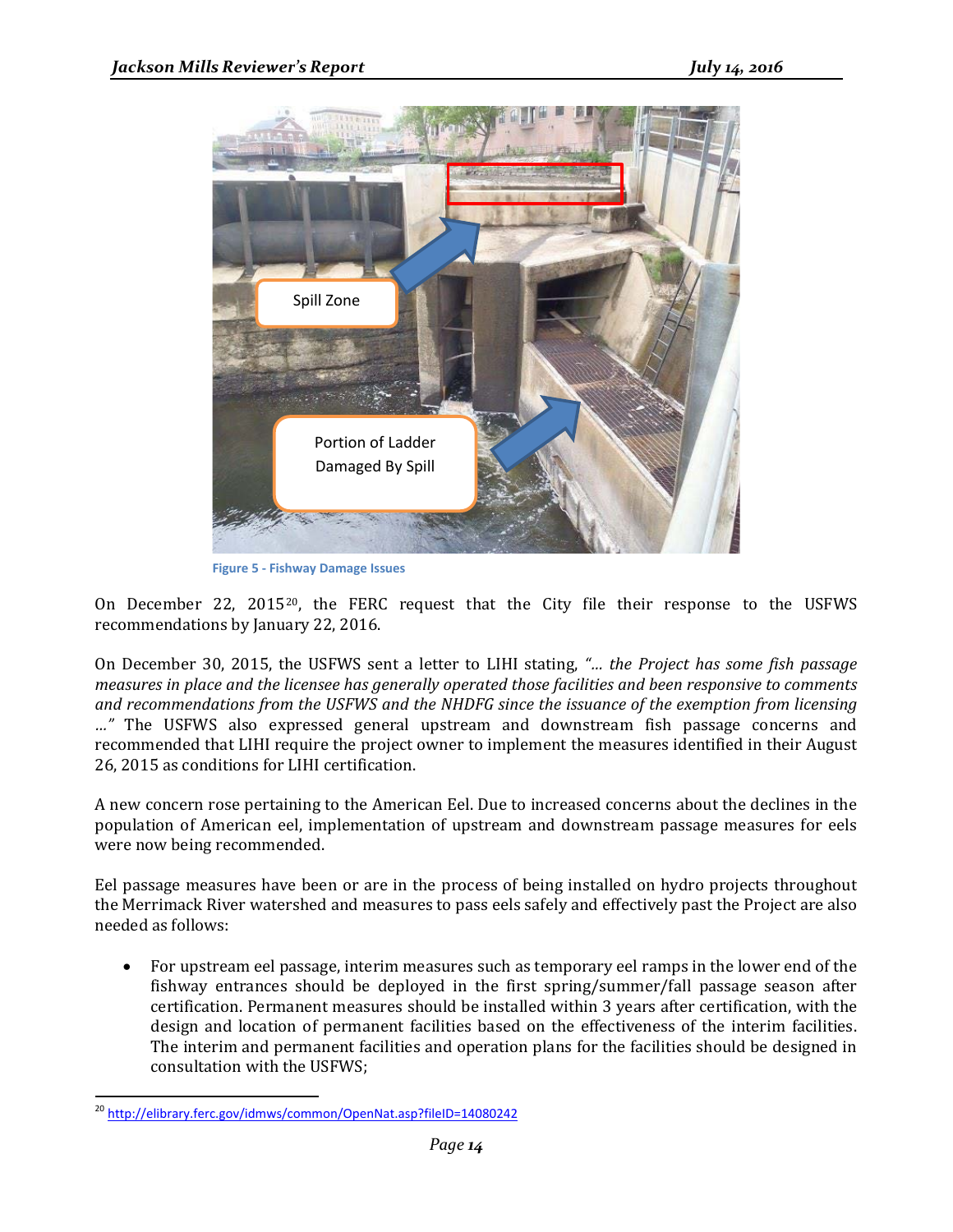- For downstream passage, interim downstream passage measures for American eel during the first downstream passage season (August 15 through November 15) should be deployed following certification. Interim measures include the retention of l-inch-spaced trashrack overlays and downstream fish bypass operations throughout the passage season, and implementation of nighttime (dusk to dawn) shutdowns for 3 days after a significant rain event. A significant rain event is defined as 0.5 inch or more of rain during a 24-hour period, and;
- Implement permanent downstream eel passage measures 8 years after the installation of interim upstream eel passage measures. Permanent eel passage measures will include modifying the trashrack/fish screening structure to ¾-inch spacing with no gaps larger than ¾-inch in the rack structure and a maximum approach velocity of 1.5 feet per second. The downstream fish bypass should be operated throughout the eel downstream passage season (August 15 through November 15). The rack structure must be designed in consultation with and be approved by the USFWS. The downstream passage measures, including the fish screening and bypass pipe, should be operated on a 24-hour basis. In lieu of modified trashracks, the project could cease operation daily from dusk to dawn during the downstream eel passage season.

On January 18, 2016[21,](#page-14-0) the City filed their response with the FERC, addressing each issue raised in the USFWS's August 26, 2015 letter. The City stated:

- Beginning with the 2016 fish migration season and for all future fish migration seasons, the fish ladder will be operated on a 24-hour basis;
- The City and the Project's operator, EPS will consult with USFWS to develop a diversion structure or methodology (i.e. lowering the crest gate) to ensure the spill at the top of the dam during high water events does not damage the fish ladder. EPS and or the City will develop a proposal for USFW's review no later than February 15, 2016 with the goal of implementing an agreed upon solution no later than the start of the 2016 fish migration season;
- The City and or EPS will meet with USFWS engineers to examine the condition of the ladder baffles. EPS will coordinate a date for a meeting and site visit no later than January 29, 2106.
- The City and or EPS will redesign the entrance weirs at the ladder entrances to eliminate the plunging issue identified in the June 5, 2015 USFW letter. The entrance redesign will be reviewed with USFWS engineers prior to its implementation for the 2016 fish migration season. In addition, when the fish ladder is operating, station operators during scheduled station checks will monitor the entrance flow and make changes as necessary to ensure there is no plunging flow and the drop in water surface elevation from within the entrance channel to the tailwater is approximately 4-6 inches.

On February 18, 2016[22](#page-14-1), the FERC responded and summarized the City's response. FERC stated that if it is determined that significant changes to the fish ladder, or project structures are necessary, they be notified prior to implementing any major changes. A review of the FERC docket indicates this is the last time FERC has been contacted pertaining to these ongoing fish passage issues at the Project which precipitated LIHI's April 18, 2016 request for additional information as part of the Stage II recertification review.

<span id="page-14-0"></span><sup>&</sup>lt;sup>21</sup> <http://elibrary.ferc.gov/idmws/common/OpenNat.asp?fileID=14122367><br><sup>22</sup> http://elibrary.ferc.gov/id<u>mws/common/OpenNat.asp?fileID=14148841</u>

<span id="page-14-1"></span>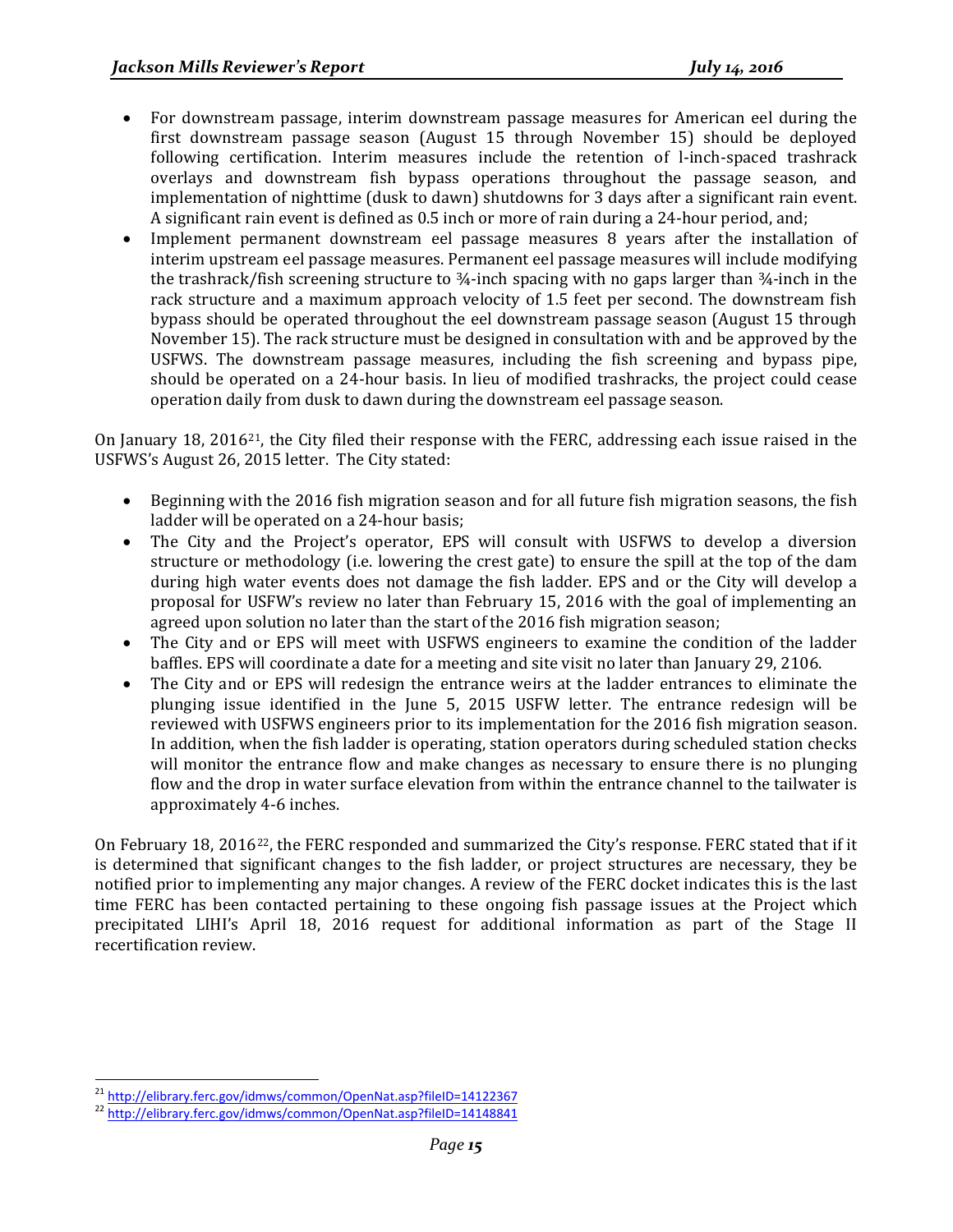On March 19, 2016, LIHI received an update from the City pertaining to fish passage at the Project. The City states again that starting with the spring 2016 migration season, the Denil fish ladder at the facility will be operated 24 hours per day<sup>[23](#page-15-0)</sup> rather than only during nighttime hours as was previously done. This action is taken in response to the August 26, 2015 USFWS recommendation based on their June 5, 2015 site inspection.

A site visit and meeting took place at the Project on March 9, 2016 with the EPS (Andrew Locke, Dave Sherman, Dave Wyatt and Elise Anderson), the City (Madeleine Mineau), and USFWS staff (Bryan Sojkowski and Michael Bailey) to address the remaining issues raised in the USFWS August 26, 2015 letter:

- Find ways to ensure that spill flows do not damage the fish ladder;
- Inspect and address ladder baffles;
- Plunging flow issue at ladder entrance

At the meeting the City proposed a methodology to ensure that spill flows do not damage the fish ladder. In the event of high flow events, the crest gate will be lowered and flow should not damage the fish ladder. Additionally, the City proposed placing a deflector to ensure that if spill flow occurs in the area above the fish ladder, flow will be deflected away from the ladder to prevent any damage. USFWS staff agreed that this approach was satisfactory. This fix was completed and in place and checked during the May 18, 2016 inspection by USFWS personnel.

The March 9, 2016 site visit and meeting also resulted in a plan to address the baffle issue. A new baffle has been designed and added and the Bryan Sojkowski revisited the site to verify and test flow and turbulence on March 24, 2016. These baffle modifications were found to be satisfactory and were rechecked during the May 18, 2016 inspection.

Finally, to address plunging flows at the ladder entrance, the City proposed installing a floating gate to ensure that a 4 to 6 inch differential will be maintained between the tailwater and the water level inside the fishway entrance gallery. USFWS also agreed that this approach would be satisfactory.

Accordingly, a floating gate was installed prior to the May 18, 2016 inspection but did not maintain the required 4-6" differential between the entrance to the fish way and the tailgate pond elevations. The floating gate was removed and manual adjusted stop logs were installed.

The City has also installed video monitors on the fish way entrances and the temporary eel ramp that will be monitored daily to ensure the proper differential is maintained. Operators will be dispatched and adjustments will be made as needed for proper entrance differentials. The City will also use cameras to monitor additional locations for upstream eel migrants, as well as, the eel ramp operation.

The City remains in compliance with fish passage requirements at the dam and has been proactively working with the USFWS and NHDFG in meeting their upstream and downstream fish passage concerns. However, I cannot find any evidence the FERC has been notified of any actions taken since January of 2016. As stated in FERC's February 18, 2016 letter, *" … if any significant changes to the fish ladder, or project structures are necessary, they be notified prior to implementing any major changes …"* If FERC is still out of the loop, the City needs to provide them a summary of actions taken since February of 2016

<span id="page-15-0"></span><sup>&</sup>lt;sup>23</sup> Start 2 days from the first day shad or river herring pass the Lowell Project (FERC No. 2790), provided there are real time counts of fish passage at the Lowell Project fish lift and spillway fish ladder. If there are no real time counts at both Lowell fishways, operation of the Project's Denil fishway should commence 4 days after the first passage of shad or river herring at the Lawrence Project (FERC No. 2800). Fishway operation should continue until upstream passage operations are ended at the Lowell Project or earlier, upon agreement with the USFWS and the NHDF.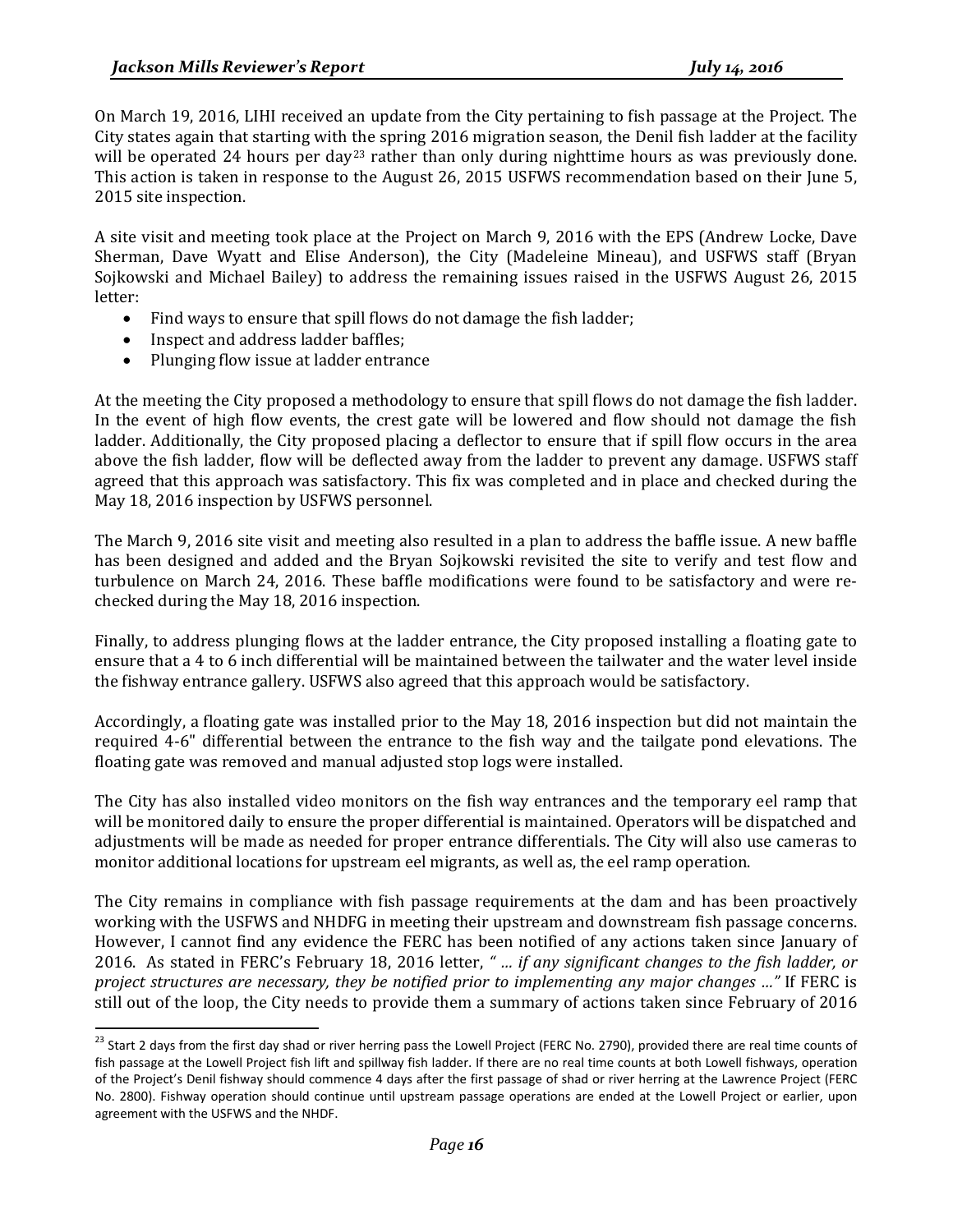for FERC approval.

Once LIHI receives confirmation of FERC's approval, I will recommend that the Project is compliance with LIHI's fish passage and protection criterion.

#### <span id="page-16-0"></span>**Criterion D – Watershed Protection**

There is no buffer zone dedicated for conservation purposes dedicated to the protection of fish and wildlife habitat, water quality, aesthetics and/or low-impact recreation nor has the City established an approved watershed enhancement fund. Additionally, no shore land buffer or watershed protection plan has been established through settlement agreements or ever recommended for the Project as part of FERC licensing.

A 200-foot boundary zone extending around the impoundment is bordered by mill buildings, shopping malls and homes. All of the land in the immediate vicinity of the dam is urban in character, highly developed and privately owned. The flows below Project have minimal effect on shoreline erosion due to the predominantly granite and gravel substrates in the tailrace areas. There has been minimal colonization of exposed shorelines by emergent plants within the 200-foot boundary area due to the inhospitable urban landscape.

Ornamentals such as crabapple trees, cherry trees and roses were planted on the south side of the dam when the Nashua Public Library was built. Layout and landscaping of the powerhouse grounds was designed in a manner to minimize visual impact and mitigate the Project's impact on the surrounding shoreline.

My review found no issues related to watershed protection. Therefore, this LIHI criterion is satisfied.

#### <span id="page-16-1"></span>**Criterion E – Threatened and Endangered Species Protection**

The Project is located in an urban area with virtually no vegetation present. The following plant species have been reported to be present at stations in the area near the Project.

- Wildrice (Zizania aguatica L. var. augustifolia Hitche);
- Wild garlic (Allium canadense) ;
- American Plum (Prunus Americana Marsh);
- Goat's Rue (Tephrosia virginiana L. Pers.);
- Northern Prickly Ash (Xanthoxylum americanum Miller);
- Birdfoot Violet (Viola pedata L. var. Lineariloba DC)

These species are considered rare by the New England Botanical Club. However, as some of the stations date back to the 1800's, the presence of these plants is questionable. They were not found in the original vegetation surveys done as part of the application for license exemption, circa 1983.

As of October 16, 2016, the New Hampshire Natural Heritage Bureau (NHNHB) listed the following rare wildlife species near the Project area:

- Bald Eagle Threaten
- Blanding's Turtle Endangered
- Peregrine Falcon Threaten
- Spotted Turtle Threaten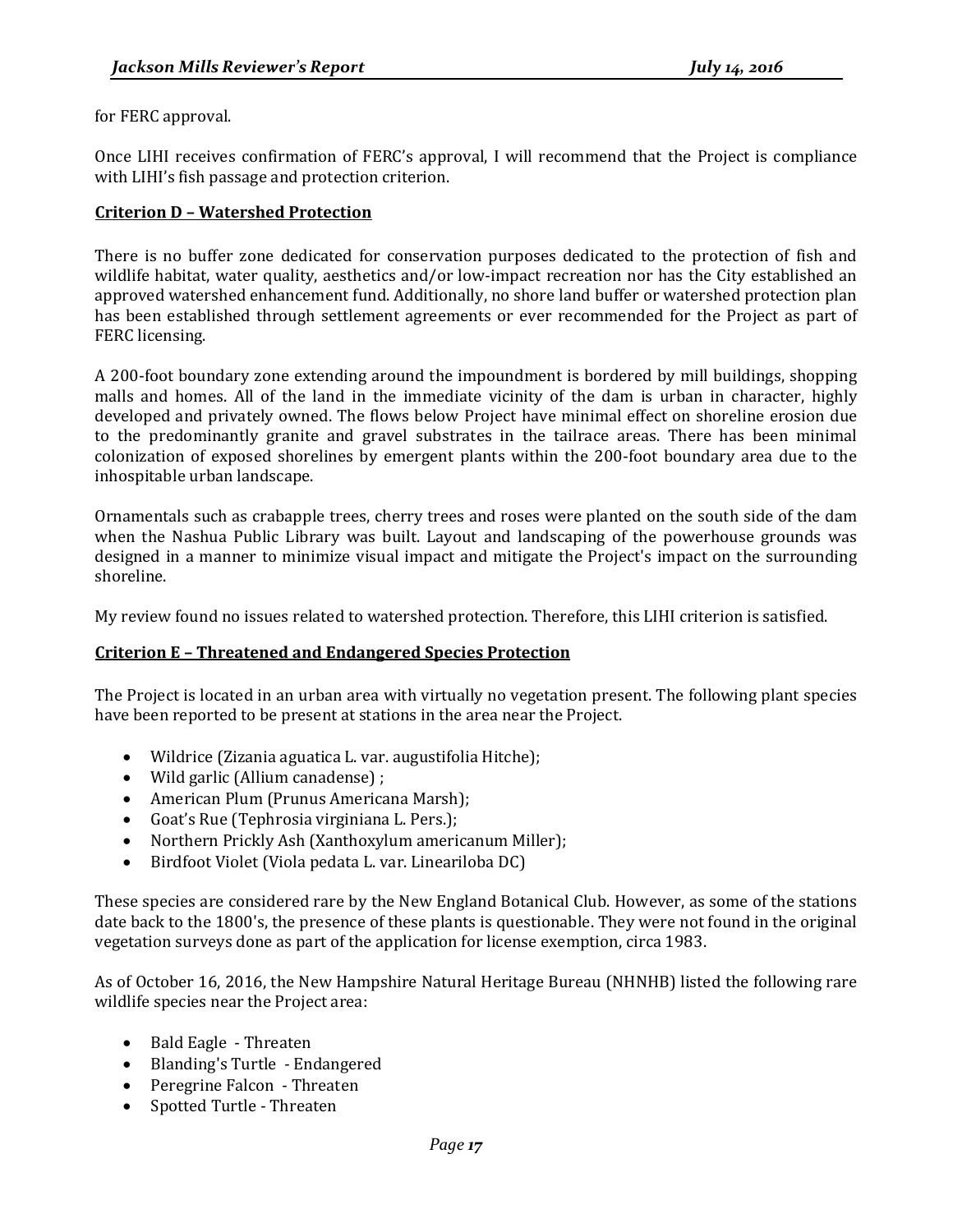• Wood Turtle - Special Concern

Also, no federally listed threatened or endangered plant species are known to occur within the facility area. There have been no deficiencies noted by any agency with jurisdiction in the area.

Since there is no indication that the Project area and operations negatively affect federally listed or state listed endangered and threatened species and given that no formal recovery plans have been requested by resource agencies for the any threatened and endangered species at the Project, the project passes this criterion.

#### <span id="page-17-0"></span>**Criterion F – Cultural Resources**

Under section 106 of the National Historic Preservation Act (NHPA), Federal agencies must take into account the effect of any proposed undertaking on properties listed or eligible for listing in the National Register of Historic Places and afford the Advisory Council on Historic Preservation a reasonable opportunity to comment on the undertaking.

As part of the FERC's license exemption process for the Project, the FERC consulted with the State Historic Preservation Officer (SHPO) to determine whether and how the Project might affect historic properties, and to seek ways to avoid or minimize any adverse effects. By letter dated October 5, 2012[24,](#page-17-3) the New Hampshire SHPO provided a finding of "no effect" because there are no known properties of archaeological significance within the Project area.

Additionally, as part of the licensing process no Historic Properties Management Plan (HPMP) or Cultural Resources Management Plan (CRMP) was required.

The City is in compliance with all requirements regarding cultural resource protection, mitigation or enhancement. Therefore, the project passes this criterion.

#### <span id="page-17-1"></span>**Criterion G – Recreation**

The Project is not obligated by its FERC Exemption to provide recreational access, accommodations or facilities. The majority of the perimeter of the impoundment is bordered by mill buildings, shopping malls and houses. The reach of river immediately downstream of the facility is bounded by high steep banks, topped by industrial and commercial buildings.

There has been no change in the regulatory status of the project since 1984 nor has there been any agency comments noting deficiencies regarding recreational conditions, therefore the project passes this criterion.

#### <span id="page-17-2"></span>**Criterion H – Dam Removal**

No state or federal agencies have recommended that any dams at the Project be removed. Therefore, the project passes this criterion.

<span id="page-17-3"></span><sup>&</sup>lt;sup>24</sup> <http://elibrary.ferc.gov/idmws/common/OpenNat.asp?fileID=13092026>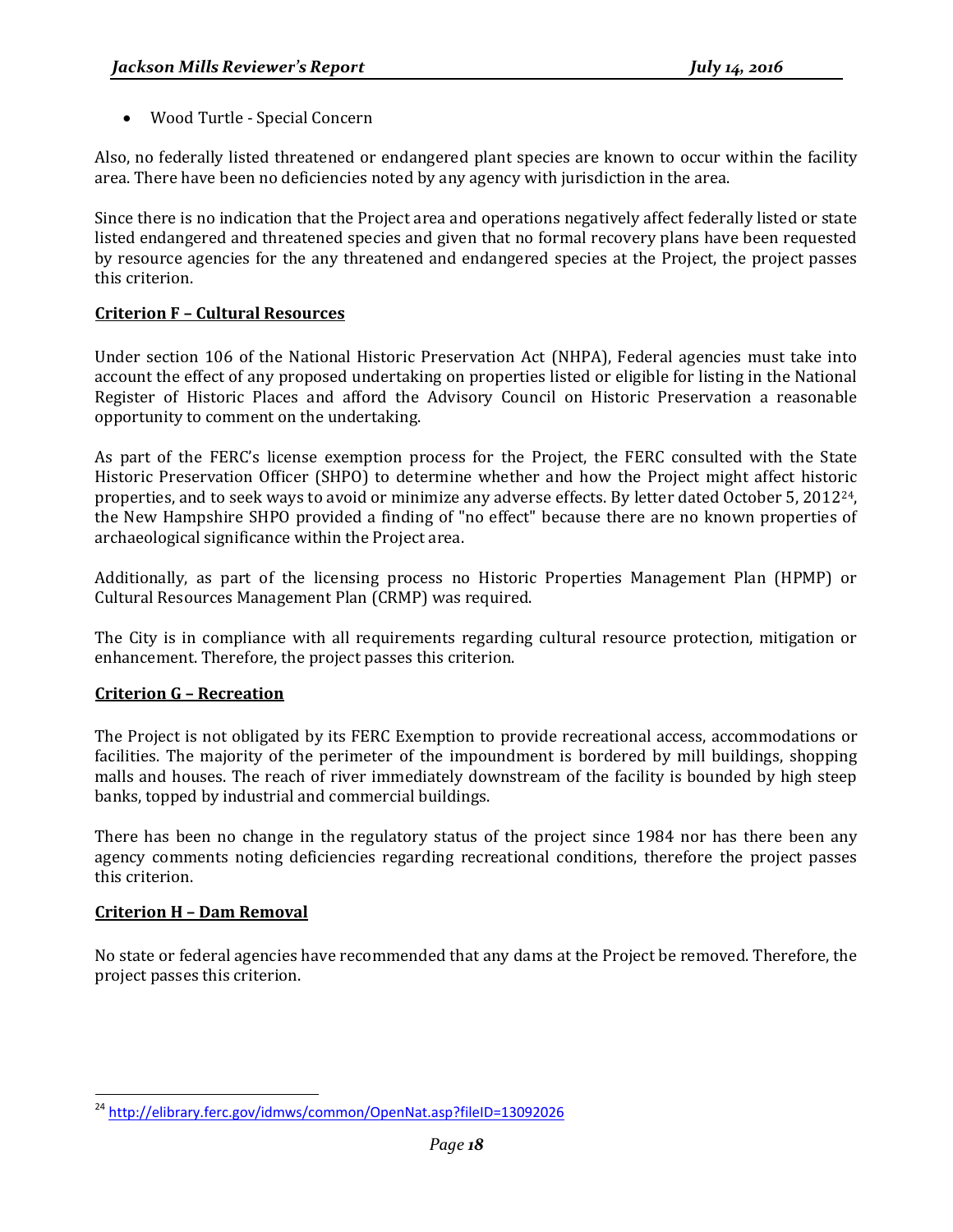#### <span id="page-18-0"></span>*6.2 Recommendations of the Reviewer*

Based on my review of information submitted by the applicant, the additional documentation noted herein, public comments submitted in writing and communications with resource agencies and other entities, I find that the project conforms to current LIHI criteria. I recommend that the Jackson Mills Hydroelectric Project (P-7590), LIHI Certification No. 54 be recertified, with a certification term of five years, conditioned on the following:

1. As documented in the LIHI application, the Owner is currently conducting water quality tests in concert with NHDES. All results from this monitoring program should be forwarded to the LIHI upon its completion no later 120 days after LIHI certification. Given that the water quality results continue to indicate, as they did in 2010, that operation and maintenance of the Project is not a contributing cause to any violations of any applicable water standards, this condition is satisfied. If water quality issues are discovered, the Owner will need to provide LIHI a resolution plan reviewed and approved by the USFWS and the NHDES.

2. The Owner has been proactively working with the USFWS and NHDFG in meeting their upstream and downstream fish passage concerns. Site visits, meetings and agreements with State agencies have occurred in recent months. LIHI requires that documentation verifying FERC's approval of actions taken since February of 2016 is needed no later and 45 days after LIHI certification.

# **7. DETAILED CRITERIA EVALUATION**

#### <span id="page-18-1"></span>*7.1 Flows*

|     | <b>LIHI Goal:</b> The Flows Criterion ensures that healthy flows for fish, wildlife and water<br>quality are provided downstream of the project and in all bypassed reaches, including,<br>where appropriate, seasonal flow fluctuations characteristic of a natural system.                                                                                                                                 |
|-----|--------------------------------------------------------------------------------------------------------------------------------------------------------------------------------------------------------------------------------------------------------------------------------------------------------------------------------------------------------------------------------------------------------------|
| A.1 | Is the Facility in Compliance with Resource Agency Recommendations issued after December 31, 1986<br>regarding flow conditions for fish and wildlife protection, mitigation and enhancement (including in-<br>stream flows, ramping and peaking rate conditions, and seasonal and episodic instream flow<br>variations)                                                                                      |
|     | <b>Reviewer Analysis:</b> The WQC is incorporated within the original 1984 FERC License Exemption and<br>the 2014 amended exemption. The Project includes the requirement to release a minimum flow of<br>207-cfs and follow an Operations Plan.<br><b>Conclusion:</b> Pass A.1; go to the Water Quality Criterion.                                                                                          |
| A.2 | If there is no flow condition recommended by any Resource Agency for the Facility, or if the<br>recommendation was issued prior to January 1, 1987, is the Facility in Compliance with a flow release<br>schedule, both below the tailrace and in all bypassed reaches, that at a minimum meets Aquatic Base<br>Flow standards or "good" habitat flow standards calculated using the Montana-Tennant method? |
|     | <b>Reviewer Analysis and Conclusion: N/A.</b>                                                                                                                                                                                                                                                                                                                                                                |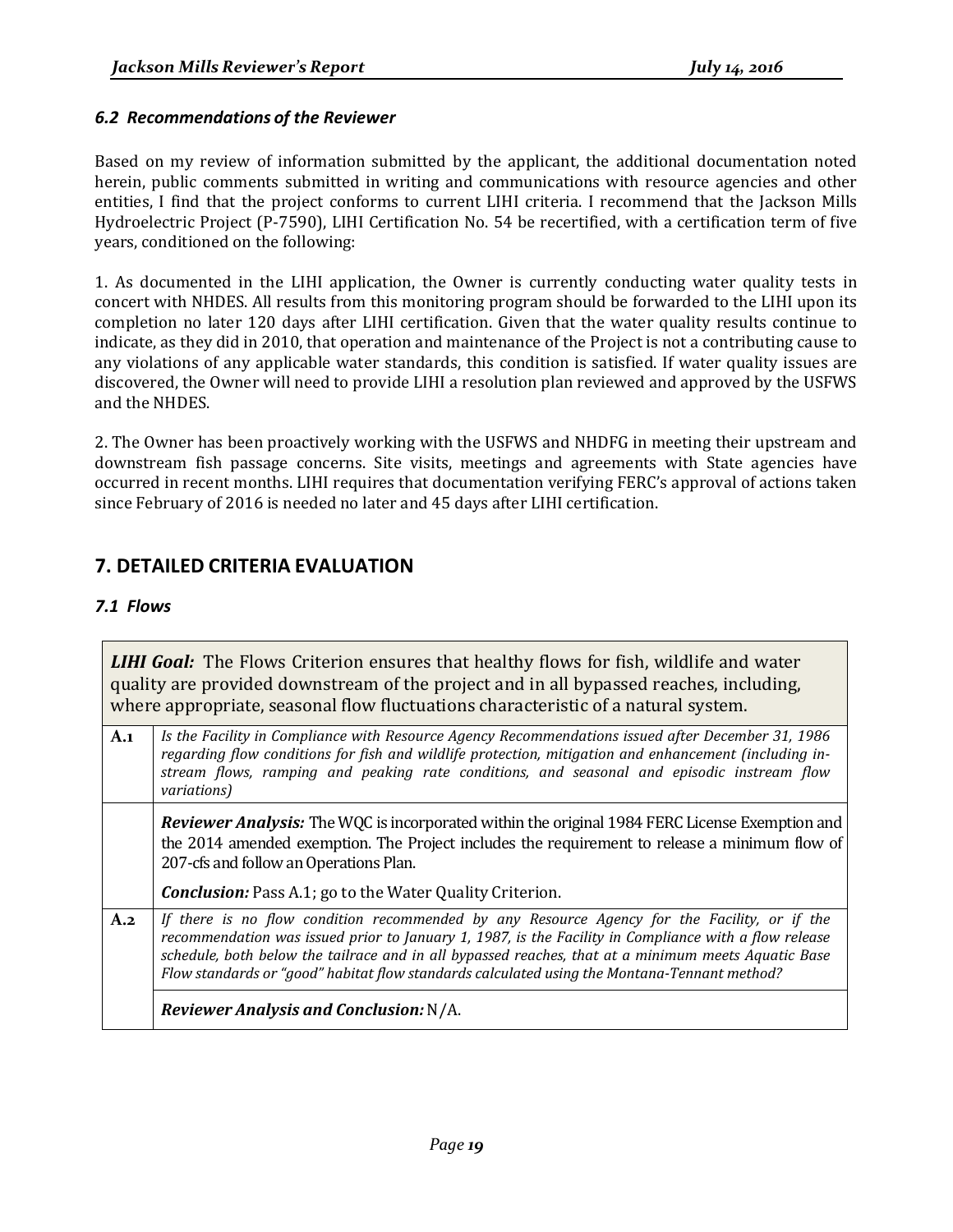**A.3** *If the Facility is unable to meet the flow standards in A.2., has the Applicant demonstrated, and obtained a letter from the relevant Resource Agency confirming that demonstration, that the flow conditions at the Facility are appropriately protective of fish, wildlife, and water quality?*

*Reviewer Analysis and Conclusion:* N/A.

#### <span id="page-19-0"></span>*7.2 Water Quality*

|     | <b>LIHI Goal:</b> The Water Quality Criterion ensures that water quality in the river is protected.                                                                                                                                                                                                                                                                                                                         |
|-----|-----------------------------------------------------------------------------------------------------------------------------------------------------------------------------------------------------------------------------------------------------------------------------------------------------------------------------------------------------------------------------------------------------------------------------|
| B.1 | Is the Facility either:<br>a) In Compliance with all conditions issued pursuant to a Clean Water Act Section 401 water quality<br>certification issued for the Facility after December 31, 1986? Or<br>b) In Compliance with the quantitative water quality standards established by the state that support<br>designated uses pursuant to the federal Clean Water Act in the Facility area and in the downstream<br>reach? |
|     | Reviewer Analysis: In 2010, the NHDES certified that the operation and maintenance of the<br>Project does not cause a violation of the WQC and is in compliance with sections 301, 302, 303,<br>306, and 307 of the Federal Clean Water Act.                                                                                                                                                                                |
|     | <b>Conclusion:</b> YES, Pass B.1(a); Go to B.2                                                                                                                                                                                                                                                                                                                                                                              |
| B.2 | Is the Facility area or the downstream reach currently identified by the state as not meeting water quality<br>standards (including narrative and numeric criteria and designated uses) pursuant to Section 303(d) of the<br>Clean Water Act?                                                                                                                                                                               |
|     | Reviewer Analysis: The entire Nashua River within New Hampshire has been assigned<br>a water quality standard of Class C, Category 5 by the NHWSPCC. Category 5 waters are<br>"Impaired or threatened for one or more designated uses by a pollutant(s), and the<br>classification is based on a Total Maximum Daily Load (TMDL) determination. These<br>conditions existed prior to development of the project.            |
|     | <b>Conclusion:</b> Go to B.3                                                                                                                                                                                                                                                                                                                                                                                                |
| B.3 | If the answer to question B.2 is yes, has there been a determination that the Facility does not cause, or<br>contribute to, the violation?                                                                                                                                                                                                                                                                                  |
|     | Reviewer Analysis and Conclusion: Yes. Go to Fish Passage Criterion.                                                                                                                                                                                                                                                                                                                                                        |

#### <span id="page-19-1"></span>*7.3 Fish Passage and Protection*

*LIHI Goal:* The Fish Passage and Protection Criterion ensure that, where necessary, the Facility provides effective fish passage for Riverine, anadromous and catadromous fish, and protects fish from entrainment.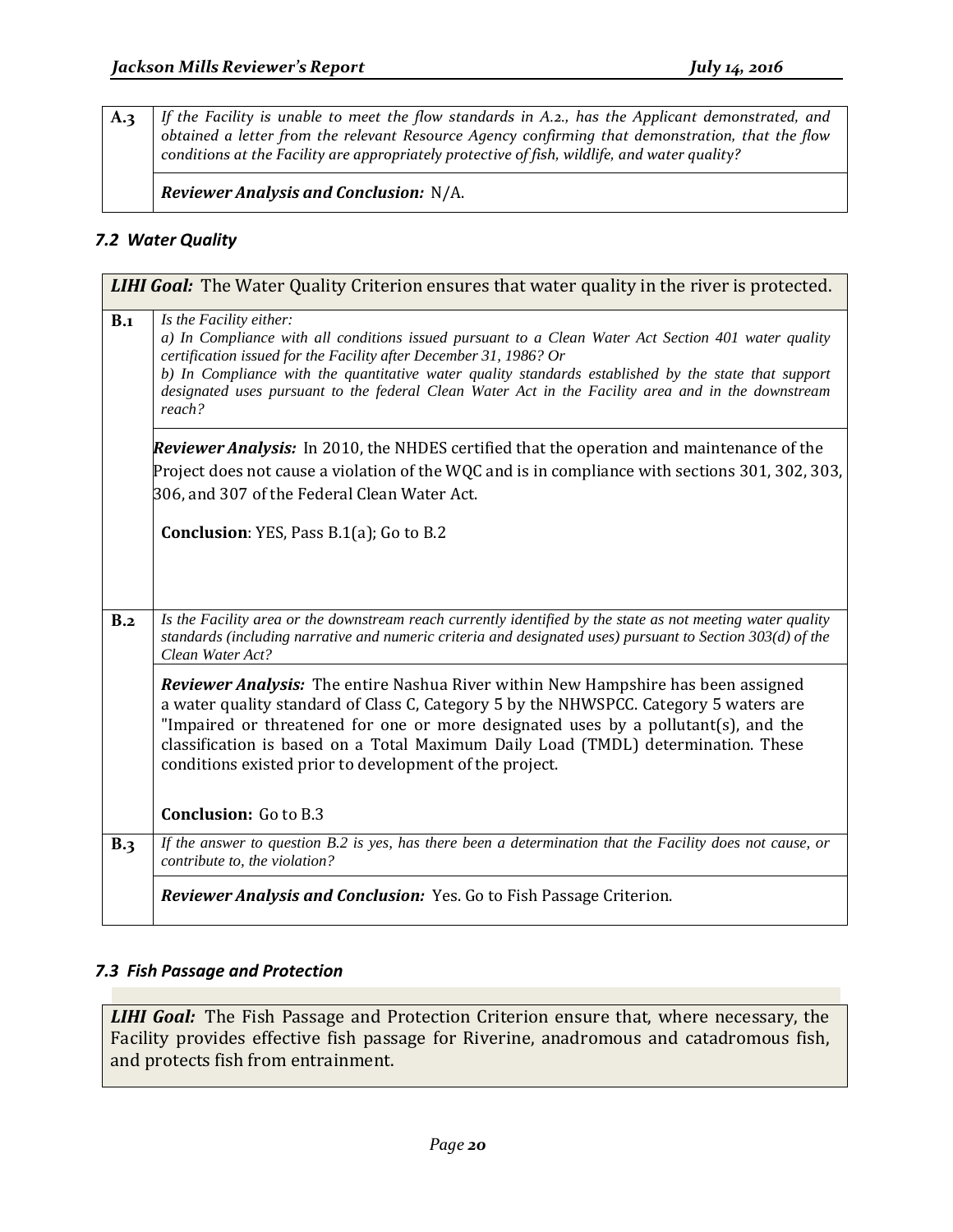| $C_{.1}$        | Are anadromous and/or catadromous fish present in the Facility area or are they know to have been<br>present historically?                                                                                                                                                                                                                                                                                                                                                                               |
|-----------------|----------------------------------------------------------------------------------------------------------------------------------------------------------------------------------------------------------------------------------------------------------------------------------------------------------------------------------------------------------------------------------------------------------------------------------------------------------------------------------------------------------|
|                 | Reviewer Analysis: Yes.                                                                                                                                                                                                                                                                                                                                                                                                                                                                                  |
|                 | <b>Conclusion:</b> go to C.2                                                                                                                                                                                                                                                                                                                                                                                                                                                                             |
| C <sub>.2</sub> | Is the Facility in Compliance with Mandatory Fish Passage Prescriptions for upstream and downstream<br>passage of anadromous and catadromous fish issued by Resource Agencies after December 31, 1986?                                                                                                                                                                                                                                                                                                   |
|                 | Reviewer Analysis: Yes, fish passage facilities have been installed on site since 1984.<br>In 2007, the Project agreed and implemented operational changes to upstream and<br>downstream fish passage as recommended by the USFWS.                                                                                                                                                                                                                                                                       |
|                 | Conclusion: go to C.3                                                                                                                                                                                                                                                                                                                                                                                                                                                                                    |
| C <sub>3</sub>  | Are there historic records of anadromous and/or catadromous fish movement through the<br>Facility area, but anadromous and/or catadromous fish do not presently move through the<br>Facility area (e.g., because passage is blocked at a downstream dam or the fish no longer have a<br>migratory run)?<br>a) If the fish are extinct or extirpated from the Facility area or downstream reach, has the<br>Applicant demonstrated that the extinction or extirpation was not due in whole or part to the |
|                 | Facility?<br>b) If a Resource Agency Recommended adoption of upstream and/or downstream fish passage<br>measures at a specific future date, or when a triggering event occurs (such as completion of<br>passage through a downstream obstruction or the completion of a specified process), has the<br>Facility owner/operator made a legally enforceable commitment to provide such passage?                                                                                                            |
|                 | <b>Reviewer Analysis: NA</b>                                                                                                                                                                                                                                                                                                                                                                                                                                                                             |
| C.4             | If, since December 31, 1986:                                                                                                                                                                                                                                                                                                                                                                                                                                                                             |
|                 | a) Resource Agencies have had the opportunity to issue, and considered issuing, a Mandatory<br>Fish Passage Prescription for upstream and/or downstream passage of anadromous or<br>catadromous fish (including delayed installation as described in C.3.a above), and                                                                                                                                                                                                                                   |
|                 | b) The Resource Agencies declined to issue a Mandatory Fish Passage Prescription,                                                                                                                                                                                                                                                                                                                                                                                                                        |
|                 | c) Was a reason for the Resource Agencies' declining to issue a Mandatory Fish Passage<br>Prescription one of the following: (1) the technological infeasibility of passage, (2) the absence of<br>habitat upstream of the Facility due at least in part to inundation by the Facility impoundment,<br>or $(3)$ the anadromous or catadromous fish are no longer present in the Facility area and/or<br>downstream reach due in whole or part to the presence of the Facility?                           |
|                 | Reviewer Analysis: NA                                                                                                                                                                                                                                                                                                                                                                                                                                                                                    |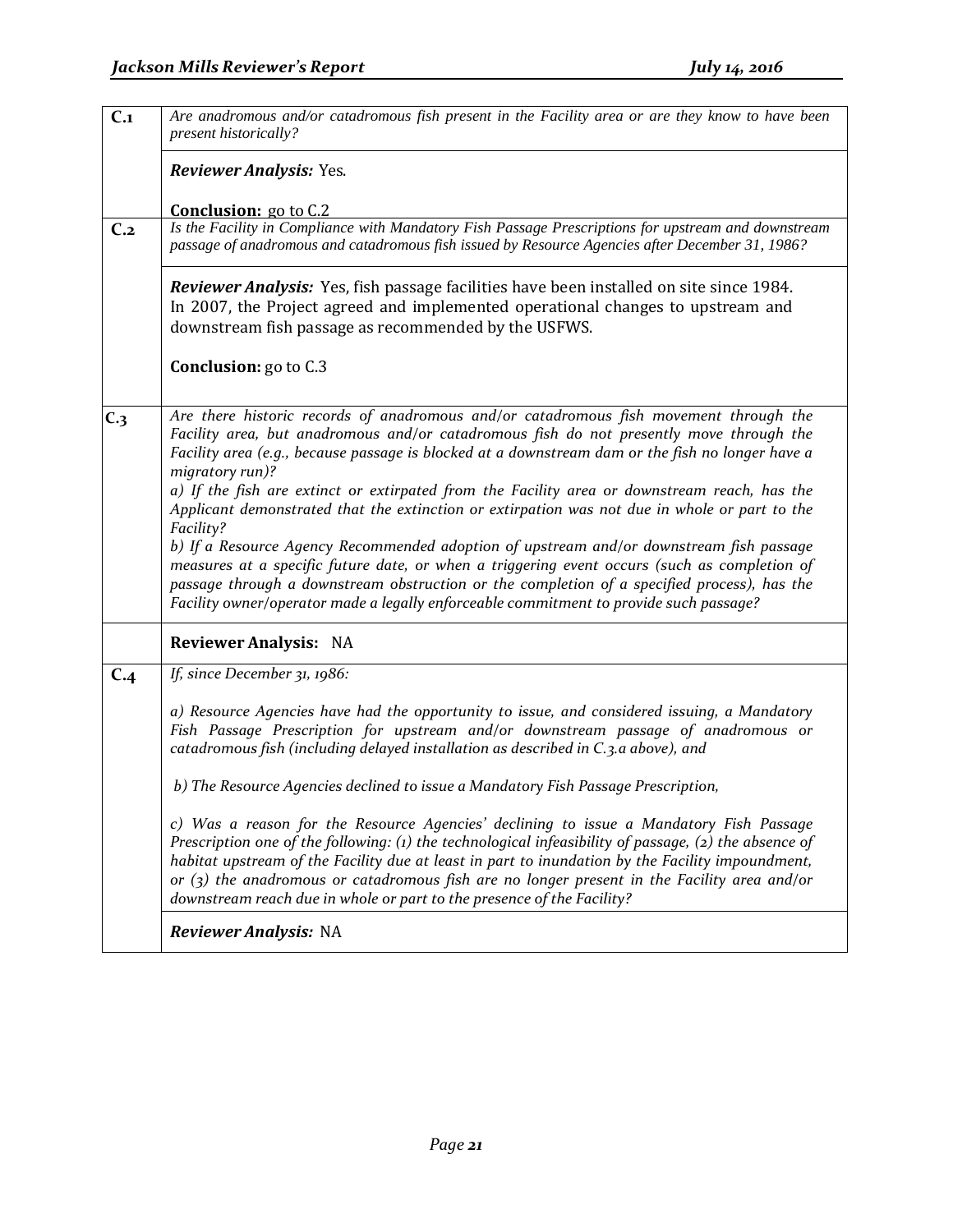| $C_{.5}$ | If C4 was not applicable:                                                                                                                                                                                                                                                                                                                                                                                                                                                                                                                                                                                                                              |
|----------|--------------------------------------------------------------------------------------------------------------------------------------------------------------------------------------------------------------------------------------------------------------------------------------------------------------------------------------------------------------------------------------------------------------------------------------------------------------------------------------------------------------------------------------------------------------------------------------------------------------------------------------------------------|
|          | Are upstream and downstream fish passage survival rates for anadromous and catadromous fish at<br>a)<br>the dam each documented at greater than 95% over 80% of the run using a generally accepted<br>monitoring methodology? Or                                                                                                                                                                                                                                                                                                                                                                                                                       |
|          | b) If the Facility is unable to meet the fish passage standards in 5.a, has the Applicant either i)<br>demonstrated, and obtained a letter from the U.S. Fish and Wildlife Service or National Marine Fisheries<br>Service confirming that demonstration, that the upstream and downstream fish passage measures (if any)<br>at the Facility are appropriately protective of the fishery resource, or ii) committed to the provision of<br>fish passage measures in the future and obtained a letter from the U.S. Fish and Wildlife Service or the<br>National Marine Fisheries Service indicating that passage measures are not currently warranted? |
|          | <b>Reviewer Analysis: NA</b>                                                                                                                                                                                                                                                                                                                                                                                                                                                                                                                                                                                                                           |
| C.6      | Is the Facility in Compliance with Mandatory Fish Passage Prescriptions for upstream and/or<br>downstream passage of Riverine fish?                                                                                                                                                                                                                                                                                                                                                                                                                                                                                                                    |
|          | <b>Reviewer Analysis:</b> Migratory fish pass the facility using upstream and downstream passage<br>in accordance with the design criteria of the USFWS since 1984. Passage recommendations<br>were made in 2008 and the Project is currently in discussions with the USFWS on new<br>enhancements to passage and protection.                                                                                                                                                                                                                                                                                                                          |
|          | <b>Finding:</b> Yes and go to the C.7.                                                                                                                                                                                                                                                                                                                                                                                                                                                                                                                                                                                                                 |
| C.7      | Is the Facility in Compliance with Resource Agency Recommendations for Riverine, anadromous and<br>catadromous fish entrainment protection, such as tailrace barriers?                                                                                                                                                                                                                                                                                                                                                                                                                                                                                 |
|          | <b>Reviewer Analysis:</b> The Project is in compliance with resource agency recommendations<br>for fish entrainment protection.                                                                                                                                                                                                                                                                                                                                                                                                                                                                                                                        |
|          | Finding: Pass; Go to the Watershed Protection Criterion.                                                                                                                                                                                                                                                                                                                                                                                                                                                                                                                                                                                               |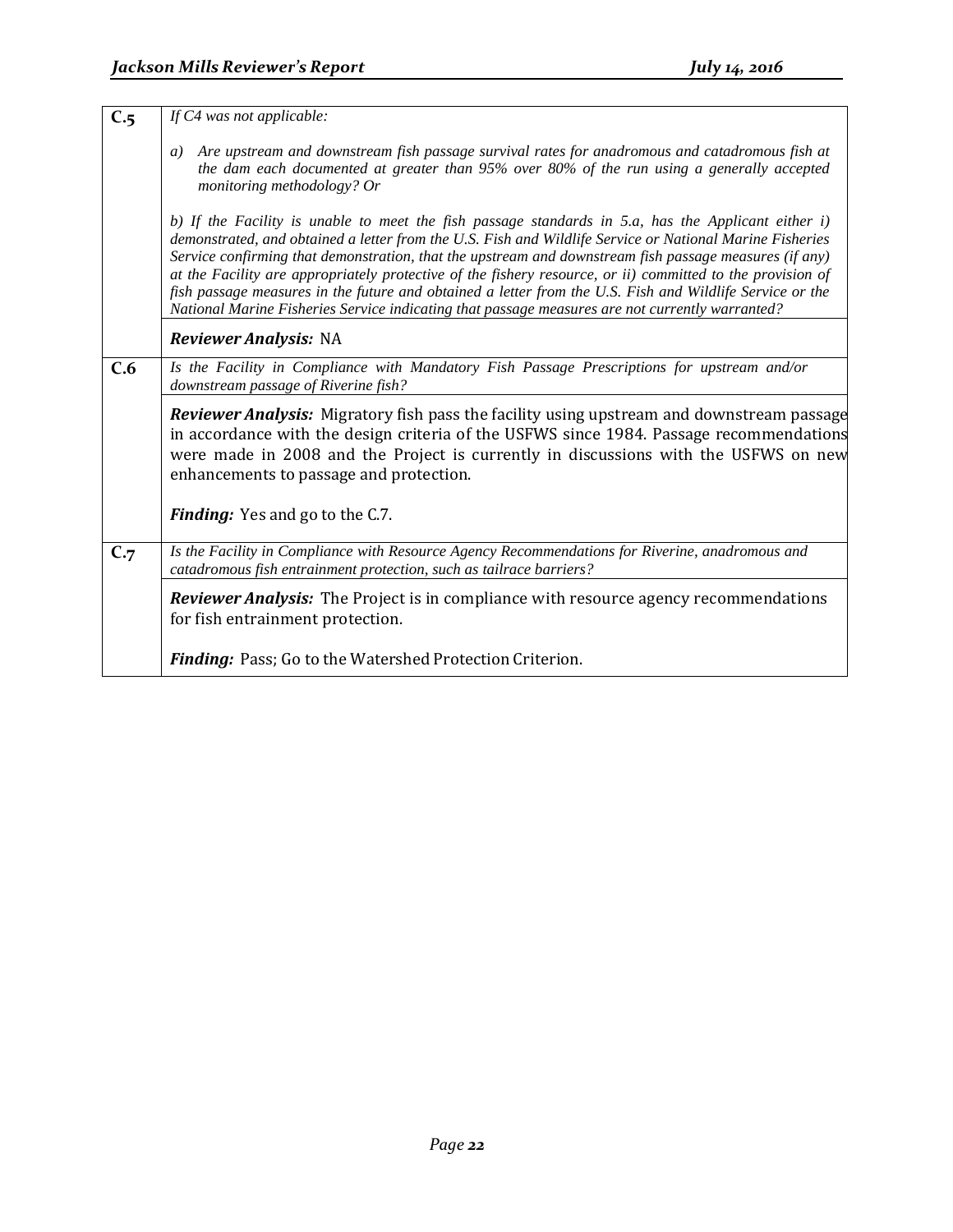# <span id="page-22-0"></span>*7.4 Watershed Protection*

|          | <b>LIHI Goal:</b> The Watershed Protection criterion is designed to ensure that land resources<br>are being protected within and around the facility boundary. The term of certification is<br>extended from five to eight years for projects that have either a shoreline buffer zone or a<br>watershed enhancement fund.                                                                                                                                            |
|----------|-----------------------------------------------------------------------------------------------------------------------------------------------------------------------------------------------------------------------------------------------------------------------------------------------------------------------------------------------------------------------------------------------------------------------------------------------------------------------|
| $D_{.1}$ | Is there a buffer zone dedicated for conservation purposes (to protect fish and wildlife habitat, water<br>quality, aesthetics and/or low-impact recreation) extending 200 feet from the high water mark in an<br>average water year around 50 - 100% of the impoundment, and for all of the undeveloped shoreline?                                                                                                                                                   |
|          | Reviewer Analysis: No, Go to D.2                                                                                                                                                                                                                                                                                                                                                                                                                                      |
| D.2      | Has the facility owner/operator established an approved watershed enhancement fund that:<br>a) could achieve within the project's watershed the ecological and recreational equivalent of land<br>protection in D.1., and<br>b) has the agreement of appropriate stakeholders and state and federal resource agencies?                                                                                                                                                |
|          | Reviewer Analysis/Conclusions: No, Go to D.3                                                                                                                                                                                                                                                                                                                                                                                                                          |
| D.3      | Has the facility owner/operator established through a settlement agreement with appropriate<br>stakeholders and that has state and federal resource agencies agreement an appropriate shoreline<br>buffer or equivalent watershed land protection plan for conservation purposes (to protect fish and<br>wildlife habitat, water quality, aesthetics and/or low impact recreation).                                                                                   |
|          | Reviewer Analysis: N/A, Go to D.4                                                                                                                                                                                                                                                                                                                                                                                                                                     |
| D.4      | Is the facility in compliance with both state and federal resource agencies recommendations in a<br>license approved shoreline management plan regarding protection, mitigation or enhancement of<br>shoreline surrounding the project?                                                                                                                                                                                                                               |
|          | Reviewer Analysis: There is no buffer zone dedicated for conservation purposes dedicated<br>to the protection of fish and wildlife habitat, water quality, aesthetics and/or low-impact<br>recreation nor has the City established an approved watershed enhancement fund.<br>Additionally, no shore land buffer or watershed protection plan has been established<br>through settlement agreements or ever recommended for the Project as part of FERC<br>licensing. |
|          | <b>Conclusion:</b> Pass D.4 and Go to Threatened/Endangered Species Criterion.                                                                                                                                                                                                                                                                                                                                                                                        |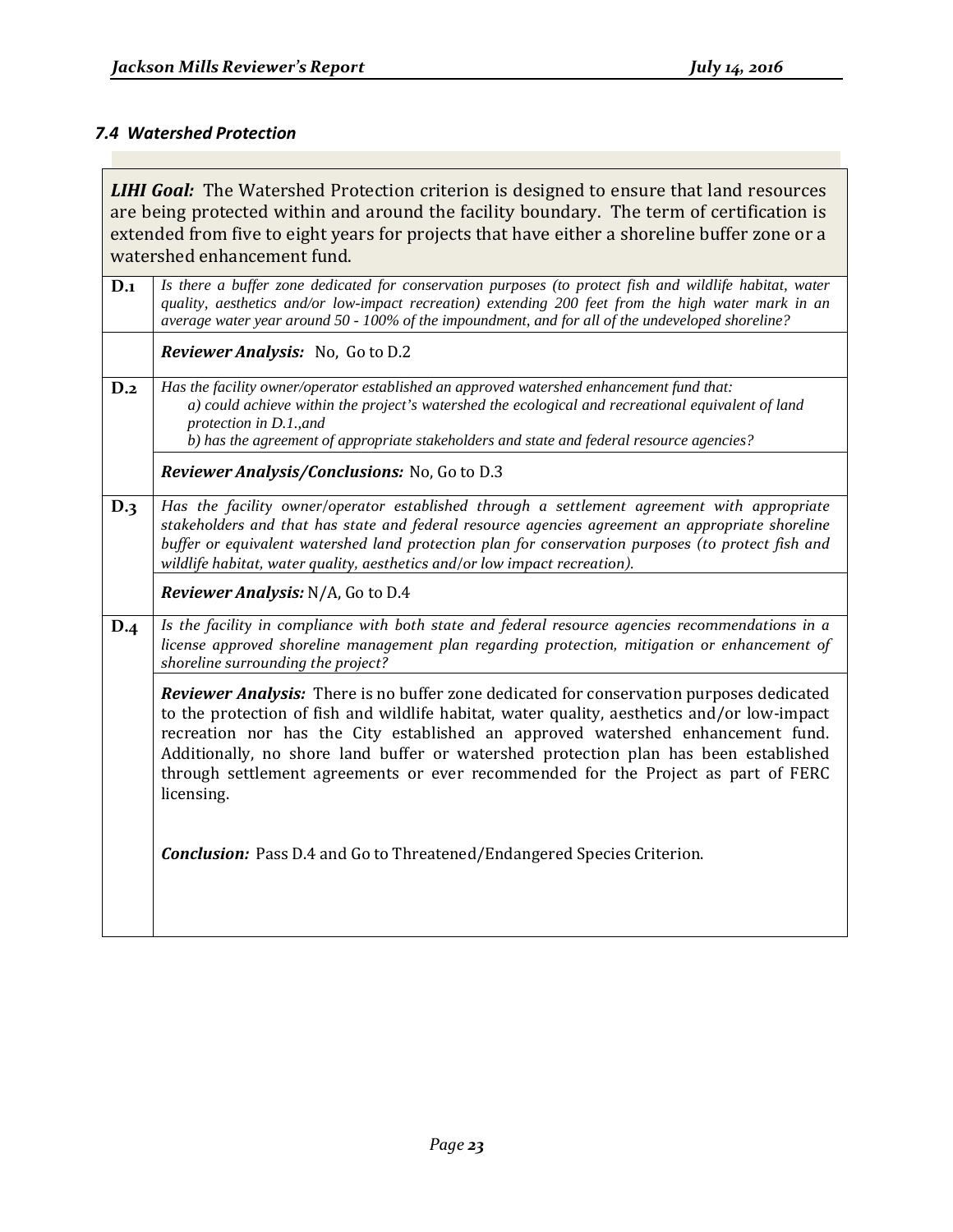# <span id="page-23-0"></span>*7.5 Threatened and Endangered Species Protection*

|     | <b>LIHI Goal:</b> The Threatened and Endangered Species Protection Criterion is designed to                                                                                                                                                                                                                                                                                                                                                                                                                                                                                                   |
|-----|-----------------------------------------------------------------------------------------------------------------------------------------------------------------------------------------------------------------------------------------------------------------------------------------------------------------------------------------------------------------------------------------------------------------------------------------------------------------------------------------------------------------------------------------------------------------------------------------------|
|     | ensure that the Facility does not negatively impact state or federal threatened or                                                                                                                                                                                                                                                                                                                                                                                                                                                                                                            |
|     | endangered species.                                                                                                                                                                                                                                                                                                                                                                                                                                                                                                                                                                           |
| E.1 | Are threatened or endangered species listed under state or federal Endangered Species Acts present<br>in the Facility area and/or downstream reach?                                                                                                                                                                                                                                                                                                                                                                                                                                           |
|     | Reviewer Analysis: The Project is located in an urban area with virtually no vegetation<br>present. There are six rare plant species and six wildlife reported to be present at stations<br>in the area near the Project. Also, no federally listed threatened or endangered plant<br>species are known to occur within the facility area.                                                                                                                                                                                                                                                    |
|     | <b>Conclusion:</b> YES; Go to E2.                                                                                                                                                                                                                                                                                                                                                                                                                                                                                                                                                             |
| E.2 | If a recovery plan has been adopted for the threatened or endangered species pursuant to Section<br>4(f) of the Endangered Species Act or similar state provision, is the Facility in Compliance with all<br>recommendations in the plan relevant to the Facility?                                                                                                                                                                                                                                                                                                                            |
|     | Reviewer Analysis: There are no formal recovery plans for the threatened and<br>endangered species at the Project.                                                                                                                                                                                                                                                                                                                                                                                                                                                                            |
|     | <b>Conclusion:</b> N/A; Go to E3.                                                                                                                                                                                                                                                                                                                                                                                                                                                                                                                                                             |
| E.3 | If the Facility has received authorization to incidentally Take a listed species through: (i) Having a<br>relevant agency complete consultation pursuant to ESA Section 7 resulting in a biological opinion, a<br>habitat recovery plan, and/or (if needed) an incidental Take statement; (ii) Obtaining an incidental<br>Take permit pursuant to ESA Section 10; or (iii) For species listed by a state and not by the federal<br>government, obtaining authorization pursuant to similar state procedures; is the Facility in<br>Compliance with conditions pursuant to that authorization? |
|     | Reviewer Analysis: NA; Go to E5.                                                                                                                                                                                                                                                                                                                                                                                                                                                                                                                                                              |
| E.4 | If a biological opinion applicable to the Facility for the threatened or endangered species has been<br>issued, can the Applicant demonstrate that:<br>a) The biological opinion was accompanied by a FERC license or exemption or a habitat<br>conservation plan? Or<br>b) The biological opinion was issued pursuant to or consistent with a recovery plan for the<br>endangered or threatened species? Or<br>c) There is no recovery plan for the threatened or endangered species under active development by<br>the relevant Resource Agency? Or                                         |
|     | d) The recovery plan under active development will have no material effect on the Facility's<br>operations?                                                                                                                                                                                                                                                                                                                                                                                                                                                                                   |
|     | Reviewer Analysis: NA: Go to E5                                                                                                                                                                                                                                                                                                                                                                                                                                                                                                                                                               |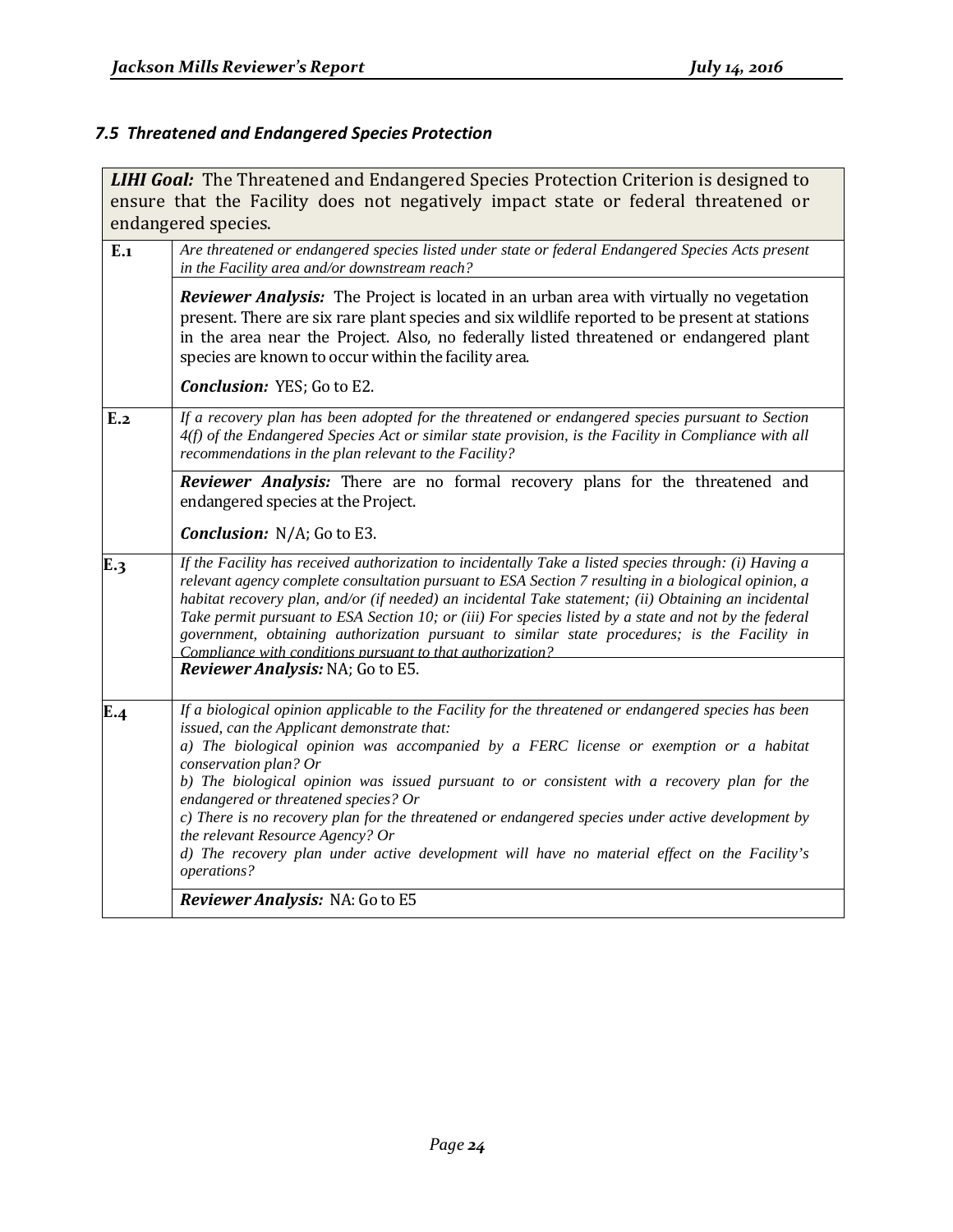| E.5 | If E.2 and E.3 are not applicable, has the Applicant demonstrated that the Facility and Facility<br>operations do not negatively affect listed species? |
|-----|---------------------------------------------------------------------------------------------------------------------------------------------------------|
|     | <b>Reviewer Analysis:</b> There have been no deficiencies noted by any agency with<br>jurisdiction in the area.                                         |
|     | Pass; Go to Cultural Resources.                                                                                                                         |

#### <span id="page-24-0"></span>*7.6 Cultural Resources*

*LIHI Goal:* The Cultural Resource Protection Criterion is designed to ensure that the Facility does not inappropriately impact Cultural Resources.

| $\mathbf{F}$ . If FERC-regulated, is the Facility in Compliance with all requirements regarding Cultural Resource |
|-------------------------------------------------------------------------------------------------------------------|
| protection, mitigation or enhancement included in the FERC license or exemption?                                  |
|                                                                                                                   |

*Reviewer Analysis:* By letter dated October 5, 2012, the New Hampshire SHPO provided a finding of "no effect" because there are no known properties of archaeological significance within the Project area.

Additionally, as part of the licensing process no Historic Properties Management Plan (HPMP) or Cultural Resources Management Plan (CRMP) was required.

*Finding:* YES; PASS and go to Recreation Criterion.

#### <span id="page-24-1"></span>*7.7 Recreation*

**LIHI Goal:** The Recreation Criterion is designed to ensure that the Facility provides access to the waters and accommodates recreational activities.

**G.1** *If FERC-regulated, is the Facility in Compliance with the recreational access, accommodation (including recreational flow releases) and facilities conditions in its FERC license or exemption? Reviewer Analysis:* The Project is not obligated by its FERC Exemption to provide recreational access, accommodations or facilities. The majority of the perimeter of the impoundment is bordered by mill buildings, shopping malls and houses. The reach of river immediately downstream of the facility is bounded by high steep banks, topped by industrial and commercial buildings. There has been no change in the regulatory status of the project since 1984 nor has there been any agency comments noting deficiencies regarding recreational conditions, therefore the project passes this criterion. *Finding:* N/A; PASS and go to Dam Removal Criterion.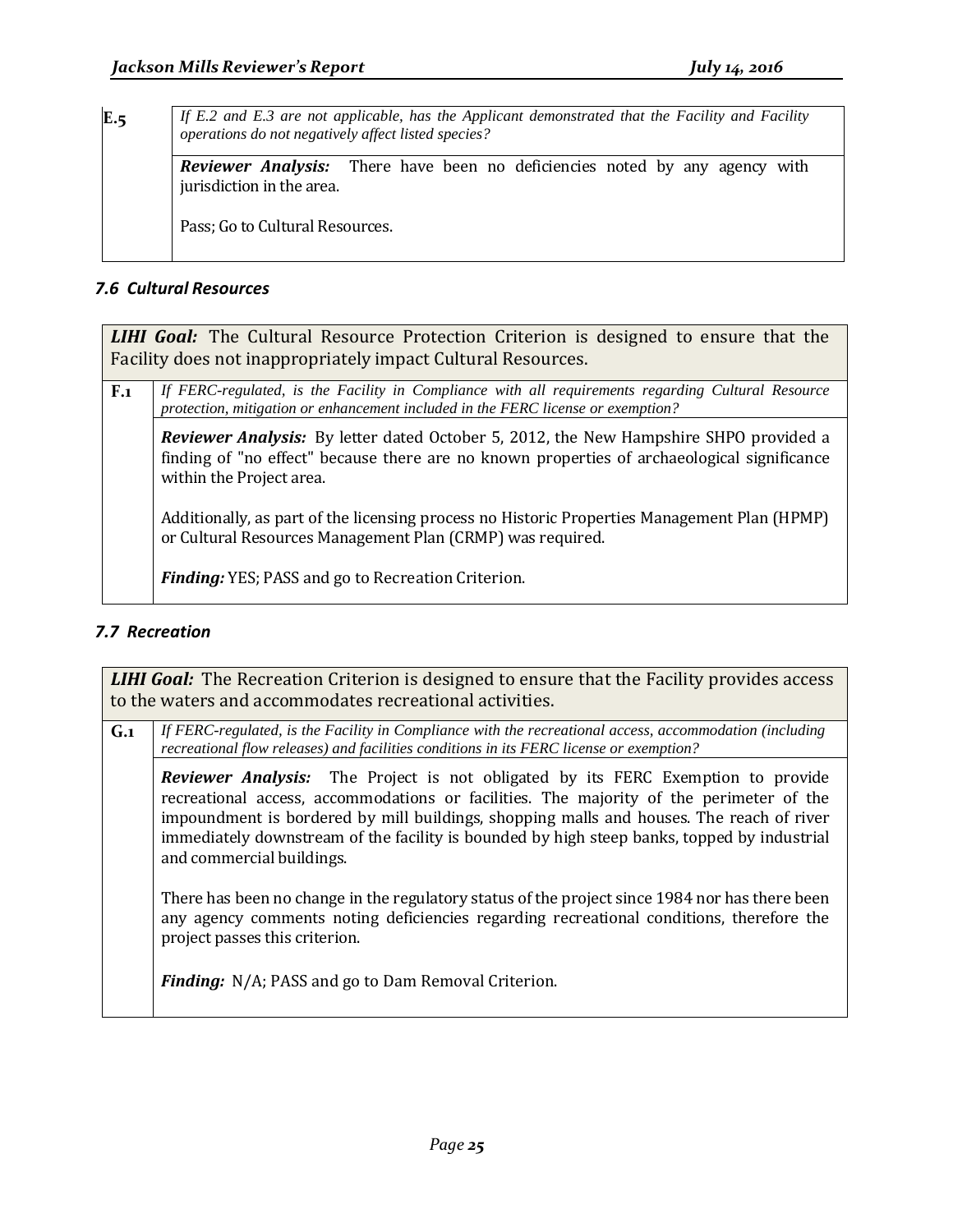#### <span id="page-25-0"></span>*7.8 Dam Removal*

**LIHI Goal:** The Dam Removal Criterion is designed to ensure that the Facility is not certified if a Resource Agency has recommended that a dam associated with the Facility should be removed.

**H.1** *Is there a Resource Agency Recommendation for removal of the dam associated with the Facility?*

*Reviewer Analysis:* There is no evidence that any agencies have requested that the Project dam be removed.

*Conclusion:* NO, pass H.1 and pass on all LIHI criteria.

Hary France

*Gary M. Franc*



Licensing & Compliance Hydropower Consulting & Modeling

*4323 Cinnamon Path Liverpool, NY 13090 315.715.1556*